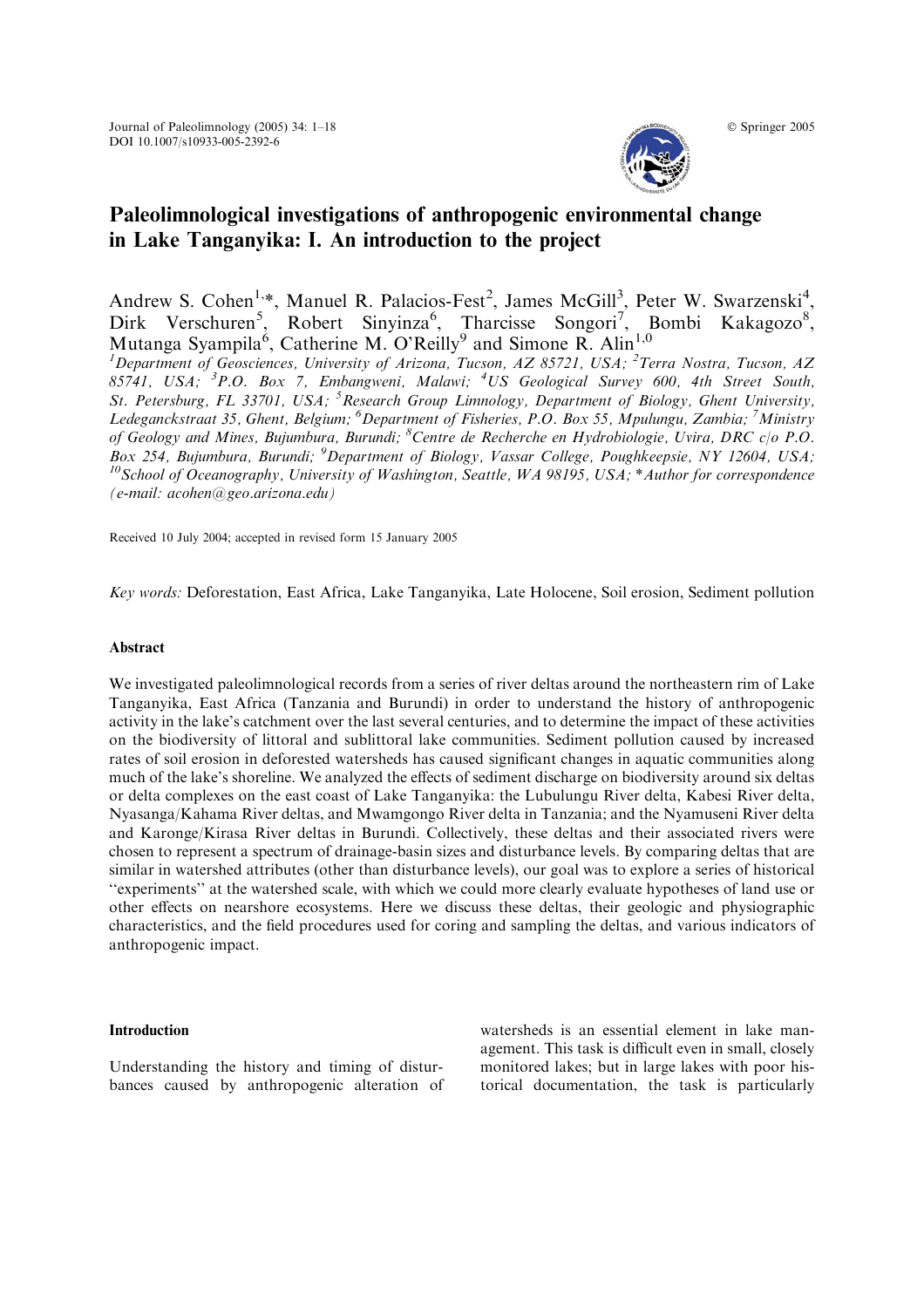daunting. Under these circumstances, a paleolimnological approach may be the only means of reconstructing the cause and effect relations between human activities and lake-ecosystem change.

In this introductory paper and companion papers (McKee et al. 2005; Palacios-Fest et al. 2005a, b; Msaky et al. 2005; O'Reilly et al. 2005; Dettman et al. 2005; Nkotagu 2005; Cohen et al. 2005), we document the first detailed and well-dated records of paleolimnologic change linked to human activity for Lake Tanganyika, the largest of the African rift lakes. Lake Tanganyika houses an extraordinarily rich and complex ecosystem, which may be under threat from a variety of human activities, particularly those related to rapid deforestation in the lake's surrounding catchment (Coulter 1991; Cohen et al. 1995). Lake Tanganyika supports one of the most species-rich lacustrine biotas on the planet, with over 1500 species of organisms, at least 600 of which are endemic to the lake.

Our principal objective was to determine the timing and magnitude of changes in impacted watersheds and probable linkages between these changes and ecosystem changes in the lake. Paleolimnology provides a powerful approach for investigating ecosystem dynamics and anthropogenic impacts at Lake Tanganyika and its catchment, where only limited historical data are available to assess the timing of human impacts to lake watersheds and their relations to ecological changes in the lake. Most ecological investigations of sedimentation impacts on the lake to date have been of short duration and of limited regional scope. This impedes our ability to draw conclusions about the probable causes of observed differences in ecosystems between regions of the lake that are highly disturbed by human activities today, vs. those showing lesser or no signs of watershed disturbance, since chronologies linking the putative causes and effects cannot be obtained from modern data alone.

To conduct this research we identified, mapped, and cored a series of representative river deltas around the northeastern and east-central margins of the lake, a region that includes both some of the most highly impacted watersheds surrounding Lake Tanganyika, and some areas that have experienced very limited human impacts over the past few hundred years. Using <sup>210</sup>Pb and <sup>14</sup>C dating techniques (McKee et al. 2005), we determined

changes in sediment accumulation rates, as well as changes in sedimentological (Palacios-Fest et al. 2005a), palynological (Msaky et al. 2005), lacustrine paleoecological (ostracodes, mollusks, fish sponges) (Palacios-Fest et al. 2005b), and geochemical archives (O'Reilly et al. 2005; Dettman et al. 2005) in the study areas over the last several hundred years. We further assessed the ecological impact of excess sedimentation on the benthic environment of Lake Tanganyika by comparing the species diversity and distribution of chironomid larvae (non-biting midges) adjacent to pristine and disturbed tributary drainages (Eggermont and Verschuren 2003a). In this particular study, spatial patterns in the modern fauna were surveyed using recently buried chironomid remains (Eggermont and Verschuren 2003b and c) rather than live larvae, to avoid the logistic difficulties associated with live monitoring of aquatic invertebrate populations in large lakes and more easily obtain the sample sizes needed for robust statistical analysis. Recently deposited death assemblages reflect the general distribution of suitable habitat, rather than local microhabitat conditions at (a statistically small number of) sampling sites (Frey 1988). They thus permit investigation of the ecological impacts of excess sedimentation at the appropriate spatial scale, and in a study design that controls for influences of natural habitat diversity and gradients on the distribution of benthic biota. All studies were conducted as a subcomponent of the Special Study on Sedimentation of the Lake Tanganyika Biodiversity Project, a Global Environmental Facility (UNDP-GEF) program (www.ltbp.org) designed to develop conservation and resource management strategies for Lake Tanganyika and its watersheds, in cooperation with the NSF-GEF funded Nyanza Project research training program on tropical lakes.

#### Purpose and general approach of the study

The main purpose of this study was to identify the timing and magnitude of ecological and environmental changes along the eastern shore of Lake Tanganyika over the last several hundred years. The conceptual approach we have taken is to compare the historical records of offshore delta environments adjacent to watersheds representing a spectrum of modern disturbance levels, from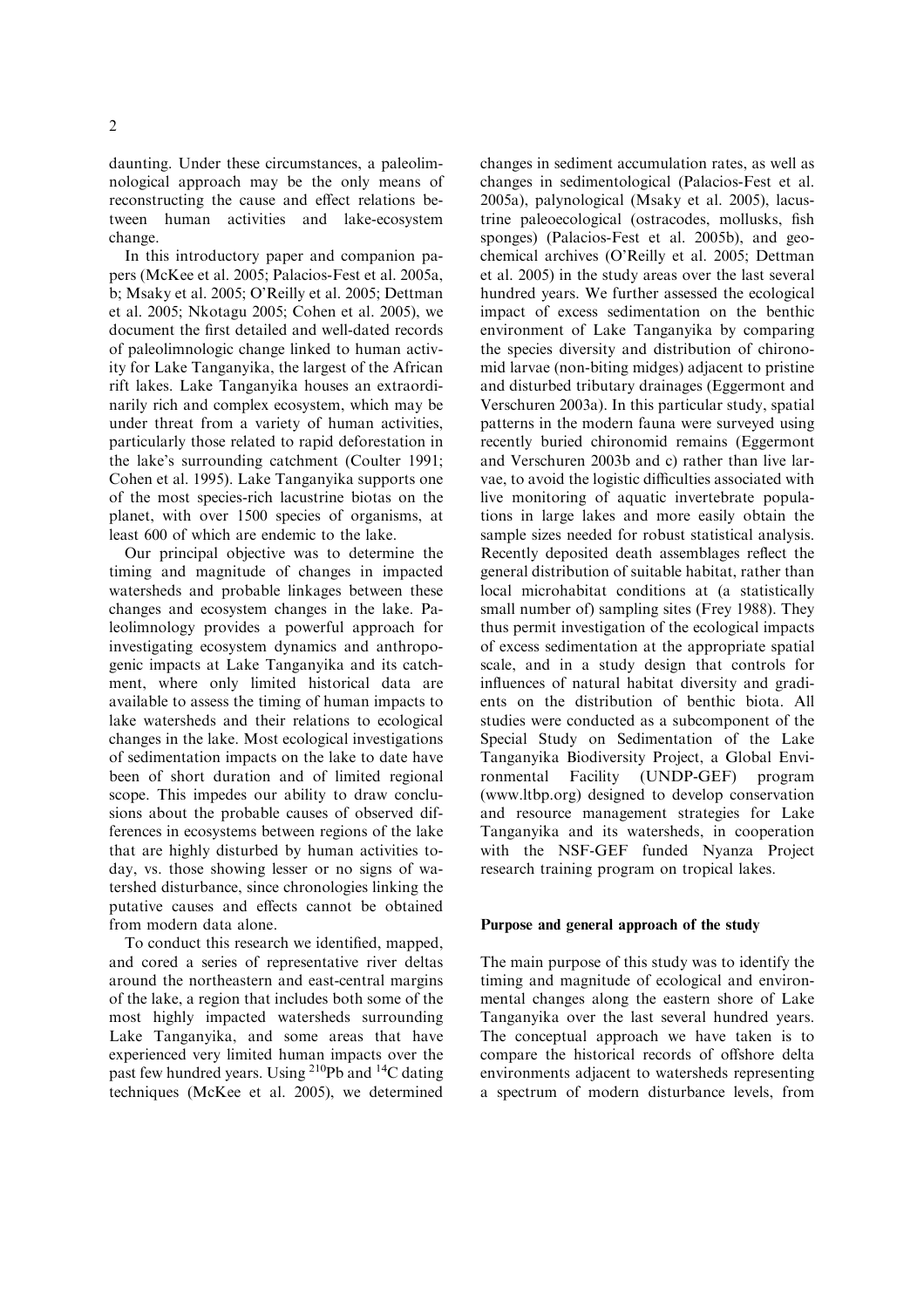comparatively undisturbed or slightly disturbed watersheds to highly disturbed areas. Our goal was to compare deltas of similar watershed size in such a way as to provide records from watersheds that differed primarily in their degree of disturbance, keeping other variables that are known to affect sediment discharge, such as slope and bedrock composition, relatively constant. We examined six deltas on the east coast of Lake Tanganyika as representing slightly to highly disturbed drainages: the Lubulungu, Kabesi, Kahama/Nyasanga and Mwamgongo River deltas in Tanzania, and the Nyamuseni and Karonge/Kirasa River deltas in Burundi (Tables 1 and 2).

In any paleolimnological analysis, it is important to bear in mind that a variety of environmental processes can cause changes in the variables we seek to interpret, of which human disturbance of the landscape is but one. In addition, climatic change (affecting vegetation cover and fire activity in particular), hydroclimatic changes involving changes in the depth of winddriven mixing and productivity, and the autocyclic processes that generate changes in deltaic sedimentation patterns over time, are all known or suspected to have varied at the core sites over the last millennium, and all will have conspired to generate the record that we seek to interpret.

It is also important to recognize that human impacts have been an important factor shaping the landscape of the northern Lake Tanganyika catchment for at least the last few millennia (Schoenbrun 1998). Locally high population densities have probably existed throughout the intralacustrine region of Africa at least since the early Iron Age, and iron smelting itself clearly resulted in deforestation in many areas as early as the last millennium B.C. (e.g., Schmidt 2003). Furthermore, human occupation of rural landscapes in Africa have not uniformly resulted in a reduction in tree density, and some regions of East Africa have clearly undergone afforestation since the 19th century (e.g., Fairhead and Leach 1996, 1998; McCann 1997). It would be mistaken to automatically interpret what are currently ''undisturbed'' watersheds as regions that have not been thoroughly transformed as a result of human activity. In fact, mature miombo woodlands (discussed in detail below), which characterize much of the ''undisturbed'' watersheds at low to mid elevations around Lake Tanganyika today, are

|               | There are the construction of the construction of the construction of the construction of the construction of the construction of the construction of the construction of the construction of the construction of the construc |                                          |             |        |                    |                                                     |
|---------------|--------------------------------------------------------------------------------------------------------------------------------------------------------------------------------------------------------------------------------|------------------------------------------|-------------|--------|--------------------|-----------------------------------------------------|
| Drainage size | River name                                                                                                                                                                                                                     | Drainage basin area                      | Disturbance |        |                    | Human population                                    |
| category      |                                                                                                                                                                                                                                |                                          | Low         | Medium | High               | density $\#/\text{km}^2$                            |
| Small         | Lubulungu (Mahale Mtns. Natl.<br>Park, central Tanzania coast)                                                                                                                                                                 | $50 \text{ km}^2$                        |             |        |                    | $\frac{5}{5}$                                       |
| Medium        | Kabesi (central Tanzania coast)                                                                                                                                                                                                | $120 \text{ km}^2$                       |             | ×      |                    |                                                     |
| Very Small    | Nyasanga/Kahama-Gombe Natl. Park,<br>northern Tanzania coast)                                                                                                                                                                  | $\sim$ 3.8 km <sup>2</sup> combined area |             |        |                    | $10-20$<br>$5$                                      |
| Very Small    | Mwamgongo (Gombe area, northern<br>Tanzania coast)                                                                                                                                                                             | $7.7$ km <sup>2</sup>                    |             |        |                    | $\sim$ 800 (concentrated in<br>owland village area) |
| Small         | Nyamusenyi (Gitaza Area, northern<br>Burundi coast)                                                                                                                                                                            | $30 \text{ km}^2$                        |             |        | X (extremely high) | $\sim$ 475 (dispersed)                              |
| Medium        | Karonge/Kirasa (Gitaza Area,<br>northern Burundi coast)                                                                                                                                                                        | 42 km <sup>2</sup> /120 km <sup>2</sup>  |             |        | X (extremely high) | $\sim$ 475 (dispersed)                              |
|               |                                                                                                                                                                                                                                |                                          |             |        |                    |                                                     |

Table 1. Lake Tanganyika deltas investigated in this study. 1. Lake Tanganyika deltas investigated in this study Table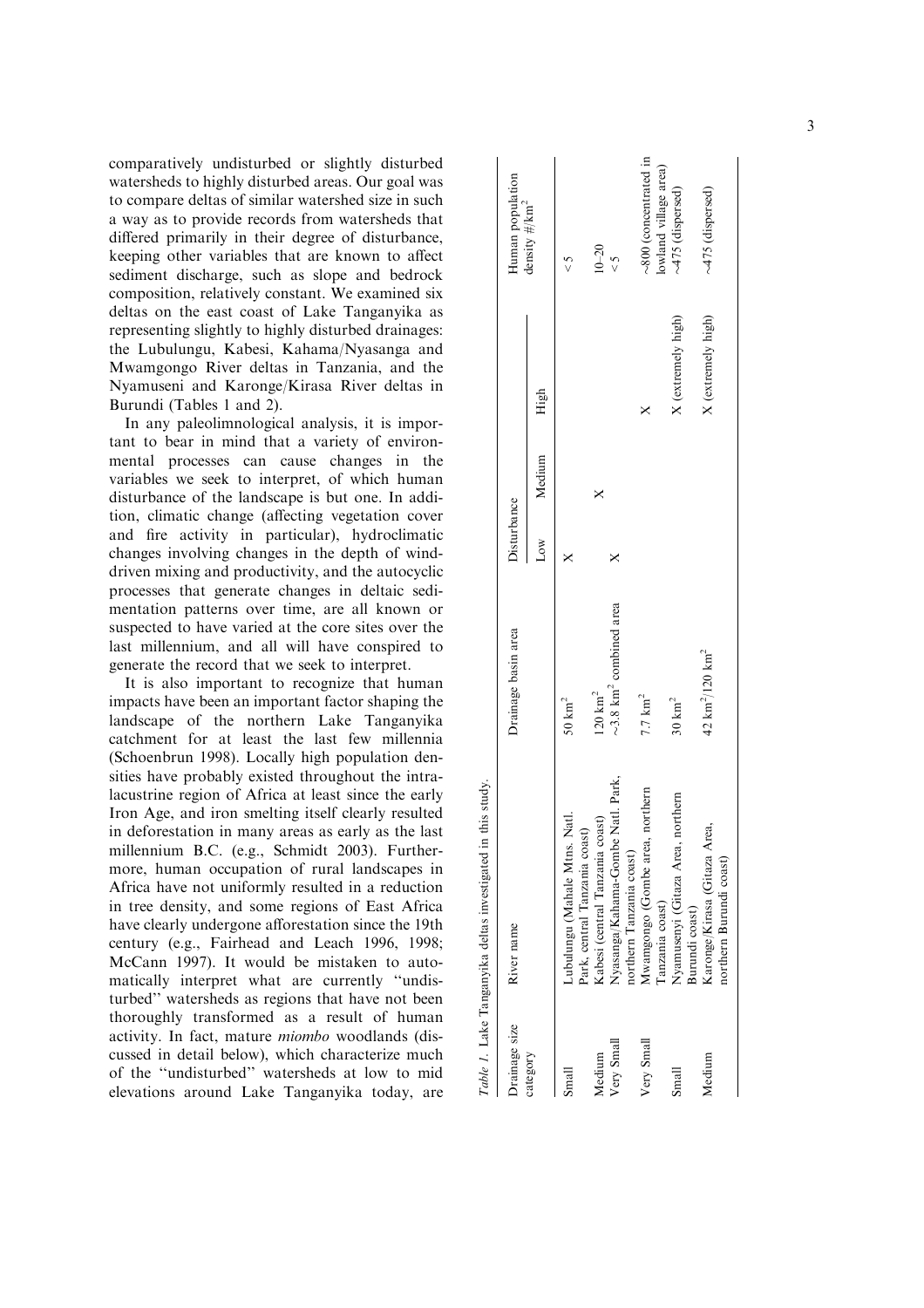| Delta           | Station $#$ | Date    | Lat. (decimal) $\textdegree$ S. | Long. (decimal) $^{\circ}E$ | Water depth (m) |
|-----------------|-------------|---------|---------------------------------|-----------------------------|-----------------|
| Lubulungu       | $LT-98-2$   | 1/7/98  | 6.1653                          | 29.7060                     | 110             |
| Lubulungu       | $LT-98-12$  | 1/8/98  | 6.1655                          | 29.7178                     | 126             |
| Kabesi          | $LT-98-18$  | 1/10/98 | 5.9768                          | 29.8167                     | 75              |
| Nyasanga/Kahama | LT-98-58    | 1/15/98 | 4.6883                          | 29.6167                     | 76              |
| Mwamgongo       | LT-98-37    | 1/13/98 | 4.6227                          | 29.6332                     | 95              |
| Nyamuseni       | LT-98-98    | 1/26/98 | 3.6193                          | 29.3402                     | 60              |
| Karonge/Kirasa  | LT-98-82    | 1/25/98 | 3.5835                          | 29.3252                     | 96              |
| Malagarasi      | LT-97-14    | 2/15/97 | 5.1400                          | 29.7328                     | 73.1            |

Table 2. List of investigated deltas and coring stations in this study.

themselves arguably the product of interactions of intentional human burning with a seasonally dry climate (Lawton 1978). Watershed disturbance and its ecological consequences in a region where the human footprint is ancient can only be evaluated relative to current levels of soil erosion and lacustrine impacts, as there are probably no watersheds surrounding Lake Tanganyika that have been truly devoid of human impacts in the late Holocene.

## Review of previous work

In the late-1980s and early-1990s, several studies by our University of Arizona research group identified probable linkages between ongoing watershed deforestation within the Lake Tanganyika drainage basin and ecological changes in the lake's nearshore communities (Cohen et al. 1993a, 1995; Alin et al. 1999; Wells et al. 1999). This work was stimulated by reports from agronomic investigations of accelerated landscape degradation in the Burundian watersheds of the lake (e.g., Bizimana and Duchafour 1991). Satellite imagery and ground observations have shown that many watersheds in the northern region of the lake basin are almost completely deforested, with conversion of "miombo" woodland, dominated by Brachystegia, Isoberlinia and Julbernardia, and Afromontane or riparian forests, to a mixture of agricultural, pastoral, and village land use. Soil erosion modeling has shown the probable effects of such deforestation throughout the Lake Tanganyika catchment (Drake et al. 1999). Much of this conversion has occurred on steeply sloping land, with small-holding farm plots of cassava on unterraced hillsides, and bananas, sorghum, finger millet, beans, and oil palm grown on valley floors.

Agronomic studies of various land-use types in Burundi have shown that this land-use conversion produces a 10 to 100-fold increase in soil erosion rates (Bizimana and Duchafour, 1991).

Remote sensing studies, conducted by the Lake Tanganyika Biodiversity Project have further quantified the magnitude and distribution of watershed soil erosion and discharge into Lake Tanganyika on a regional basis (Drake et al. 1999; Bryant 1999; Donohue et al. 2003a). Much of this sediment is discharged into Lake Tanganyika, where it has the potential to affect lacustrine ecosystems in various ways. Declining species richness and changing trophic structure observed in fish, ostracode and diatom communities were interpreted to have resulted from sediment inundation, declining light availability and loss of habitat heterogeneity (Cohen et al. 1993a). Alin et al. (1999) provided additional support for this interpretation based on SCUBA diver and remotely operated vehicle (ROV) transects of molluscs, fish, and ostracodes at three sites in the northern portion of the lake. In addition, O'Reilly (1998) conducted in situ measurements of benthic primary productivity using the clear/dark chamber method, and found that oxygen concentration, light penetration, and biomass-specific net productivity all decreased in highly disturbed areas. Recent ecological experiments and paired catchment studies on the impacts of increased sedimentation rates in Lake Tanganyika are consistent with the idea that such sedimentation increases would result in deleterious effects on the littoral ecosystem (Donohue et al. 2003b; Donohue and Irvine 2004).

Collectively, these studies strongly suggest that human impacts related to watershed deforestation are affecting nearshore lake ecosystems in Lake Tanganyika. However, all of these investigations were of short duration and could not pinpoint the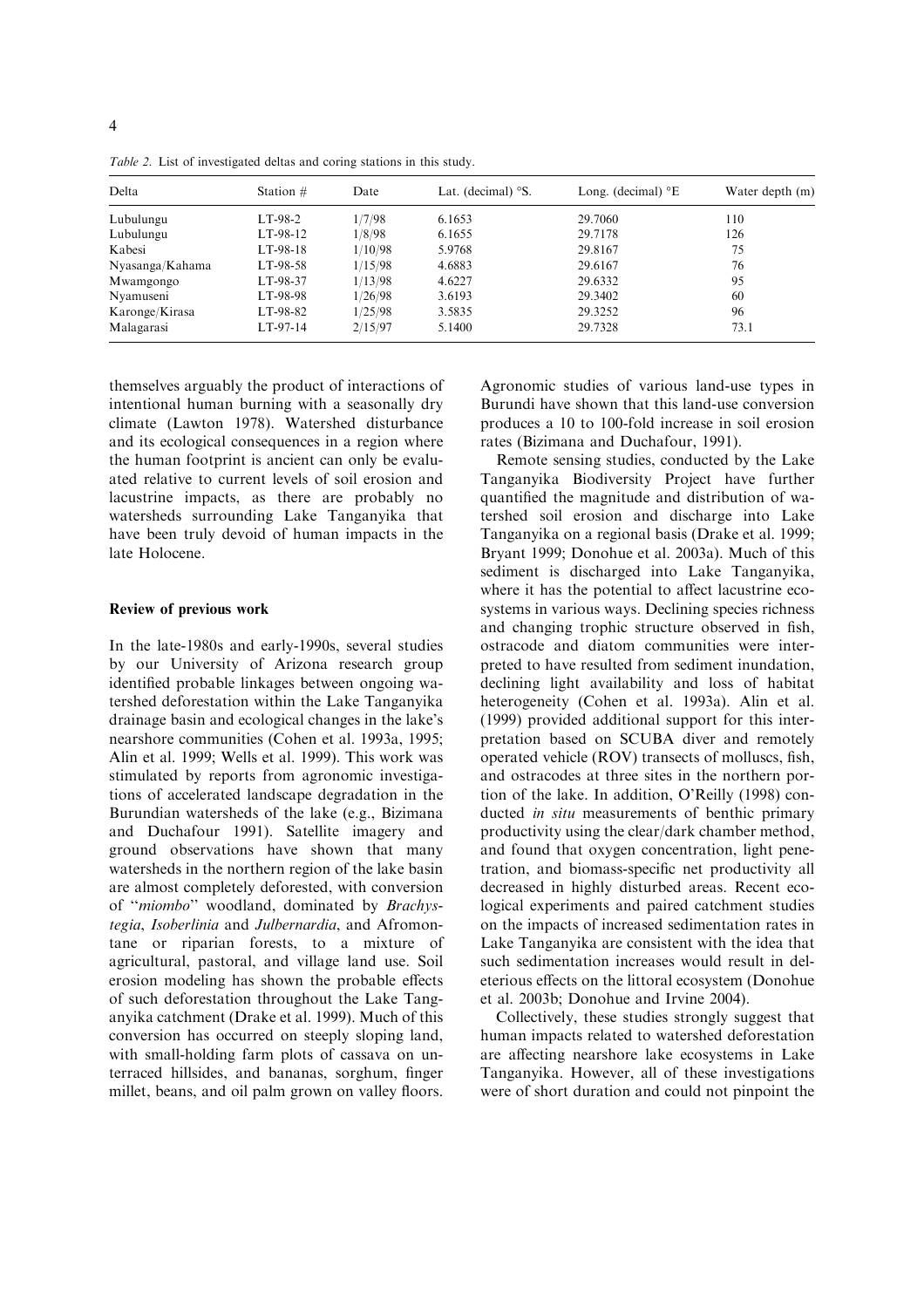timing of ecological changes required to verify the hypothesis that such severe impacts are largely a 20th century phenomenon. Indeed, historical accounts by early European visitors to what is now Burundi suggest that rising human population density and deforestation were already underway at least in the Burundi highlands (Congo/Nile watershed divide) by the late-19th century, if not much earlier (Gahama 1983). This shortcoming highlighted the need for a paleolimnological approach to study this problem, since instrumental and observational records did not exist for studying this question over the time interval in question (the last few centuries). Although numerous expeditions had investigated the paleoenvironmental history of the Lake Tanganyika region through coring prior to this work (e.g., Livingstone 1965; Haberyan and Hecky 1987; Gasse et al. 1989; Vincens 1989, 1991, 1993), these studies have generally been of insufficient temporal resolution to address questions about the timing of anthropogenic impacts over the last few centuries. Furthermore, earlier coring efforts have largely been directed toward deep-water, distal targets, which provide clearly interpretable stratigraphies, but which are distant from terrestrial inputs (thus obscuring those signals) and lack benthic invertebrate fossils. Coring studies were undertaken by our University of Arizona group to rectify this problem. Wells et al. (1999) generated the first data documenting a historic (20th century) increase in sedimentation rates in the northern portion of Lake Tanganyika (Burundi coastline, near the Karonge/Kirasa River delta), in an area with extremely low benthic biodiversity today. However, a direct relationship between increasing sedimentation rates and declining diversity could not be established in that study. Some subsequent work showed that, although the northern Burundi coastline has much lower benthic biodiversity today than do similar areas farther south, that difference may have already been established as much as 1000 years ago or more (Cohen 2000). If sedimentation rate differences were responsible for the differences seen in diversity between northerly and southerly sites, then the watershed factors responsible for those differences must at least in part predate 20th century human population increases. These could have resulted from a much earlier development of deforested conditions in the northern part of the lake's catchment, a greater

susceptibility of northern catchment soils to erosion, or some combination of the two factors.

Relatively little information exists on human population densities prior to the early 20th century. Early European explorers encountered relatively low population densities in what is now the Tanzanian coastal region of Lake Tanganyika, and it is likely that the region experienced significant depopulation during the mid-19th century, as a consequence of the combined effects of the slave trade and both human and livestock epidemics (Koponen 1988). In contrast, the northern portion of the lake's catchment, in Burundi, was effectively isolated from both the effects of caravan-borne disease and the slave trade. Burundi had existed as a kingdom since the late-17th century, culminating in a region close to the nation's modern borders by the mid-19th century. Significantly, the northernmost Tanzanian areas discussed in this study (north of Kigoma) were under effective Burundian royal control by the mid-19th century as well, precluding any effective slave capture or Arab/ European contact from this region up to the north end of Lake Tanganyika until the end of the 19th century (Lemarchand 1970; Gahama 1983). The Burundian king (mwami) exerted either direct control (in the highland region of the Nile/Congo watershed divide) or indirect control (through allied chiefs in the coastal plain of Lake Tanganyika) throughout the mid to late-19th century. This entire region of the lake's catchment north of the modern-day Ujiji/Kigoma urban area appears to have had much higher (and more stable) population densities throughout this period than the Tanzanian coast south of modern Kigoma and Ujiji. These human demographic changes must be factored into any assessment of the long-term effects of land-use change on lake ecosystems.

The coring and paleolimnological studies described in this paper, and companion papers published in this issue, were undertaken to provide a more comprehensive analysis of ecosystem change for a variety of watersheds along the Lake Tanganyika coastline than was available from previous studies. They allow us to frame our understanding of the relationship between deforestation and lake-ecosystem change in an historical context, thereby improving our understanding of the timing and probable causes and consequences of changing sedimentation rates in Lake Tanganyika.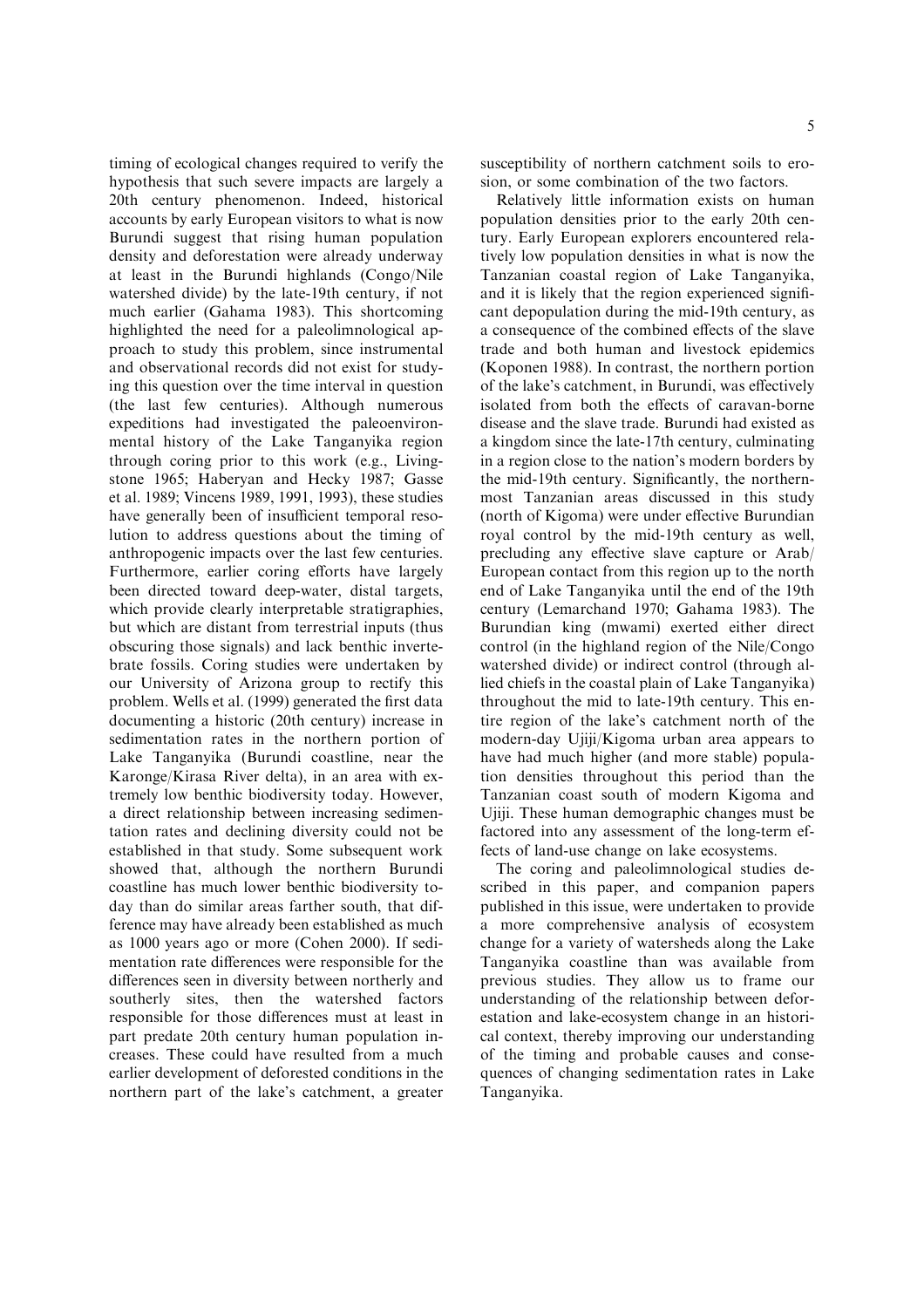#### Geologic and physiographic setting

Lake Tanganyika (3<sup>°</sup>18′–8<sup>°</sup>47′ S, 29<sup>°</sup>05′–31<sup>°</sup>18′ E, 772 masl), in the western branch of the East African Rift System, is the largest of the African rift lakes and the second deepest lake in the world (Figure 1). The lake occupies a series of interconnected half-graben basins, the oldest of which are probably between 9 and 12 Ma (Cohen et al. 1993b). Bedrock within the lake's catchment includes early-middle Proterozoic metasediments and metavolcanic rocks, upper Proterozoic and Karoo (upper Paleozoic-lower Mesozoic) nonmarine sedimentary rocks, and, at the north end of the basin, upper Tertiary volcanic rocks in the Ruzizi River valley.

The Lake Tanganyika region experiences a semi-humid (900–1500 mm year<sup>-1</sup>) tropical climate, with distinct rainy (October–April) and dry/ windy seasons (May–September). The lake is hydrologically open, although most water loss is through evaporation. Four major influent rivers (the Ruzizi, Malagarasi, Lugufu, and Lufubu Rivers) and numerous smaller rivers drain into the lake, and its outflow, the Lukuga River, drains into the Congo River basin. Lake Tanganyika covers an area of  $32,600 \text{ km}^2$  and has a volume of 18,880 km<sup>3</sup>. The average depth is 570 m with a



Figure 1. Lake Tanganyika, showing areas investigated in this study.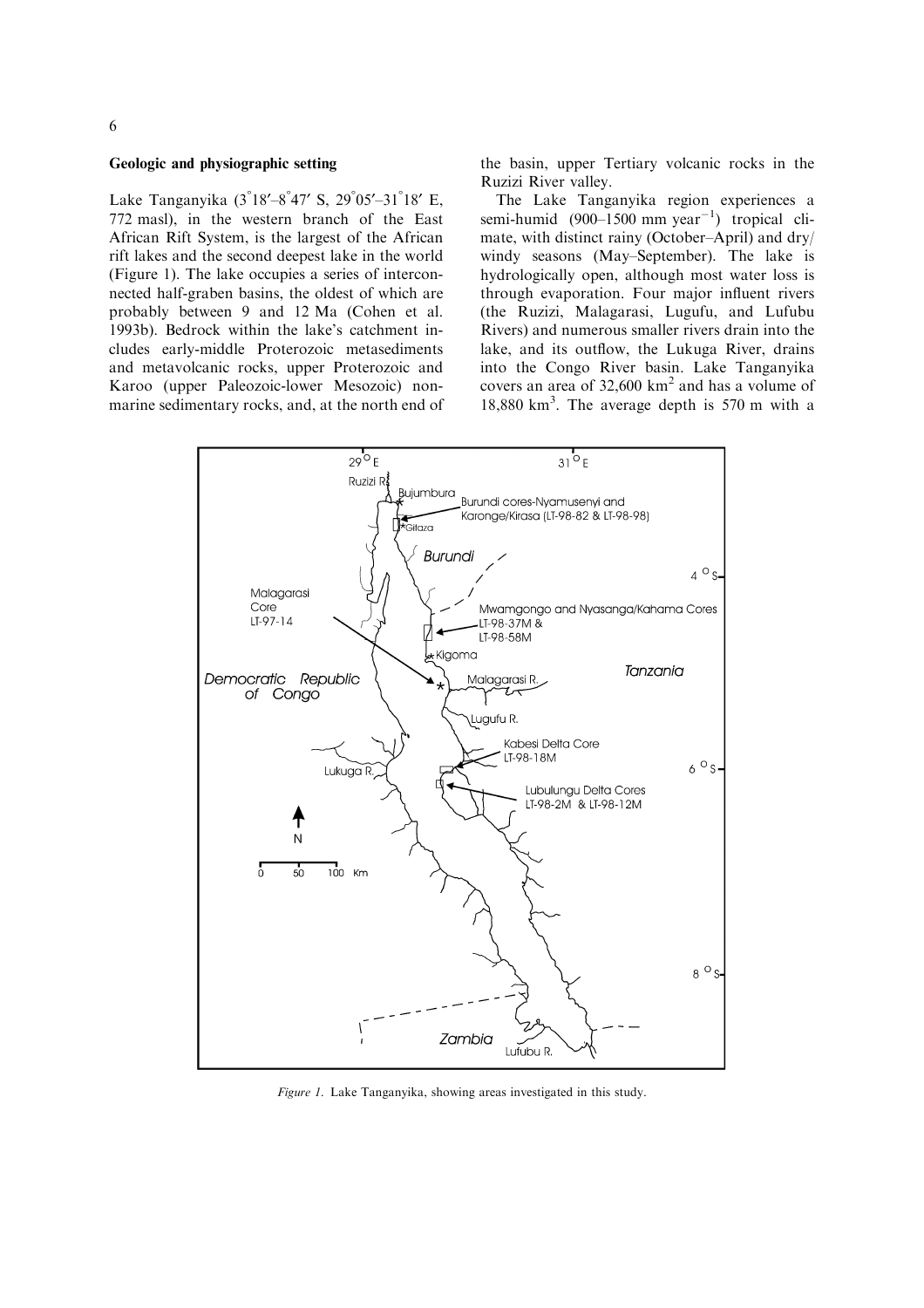maximum depth of 1470 m in the southern basin. The lake is characterized by moderately low salinity and alkalinity (specific conductivity = 670  $\mu$ S cm<sup>-1</sup>, Alk. = 6.6 meq 1<sup>-1</sup>; Cohen et al. 1997). Lake Tanganyika is meromictic, with anoxia occurring at depths below 100–200 m, limiting benthic animal life to a ''bathtub ring'' around the lake.

## Methods

#### Watershed selection and characterization

Data collection and sampling for this study were organized around a strategy of collecting information about sedimentation impacts and rates for a variety of river deltas of different sizes. To select appropriate study localities, an array of relatively undisturbed, moderately disturbed and highly to very highly disturbed drainage basins were grouped on the basis of similarities in drainage basin area and bedrock geology, and, to the extent possible, geomorphology (Table 1). All catchments described in this study lie on Precambrian metasedimentary bedrock, and drain rift escarpments.

Watersheds were characterized as currently experiencing low, medium, or high levels of disturbance based on assessments of the degree of forest/ woodland cover existing in the watershed. Low disturbance areas are those in which both the delta plain and upland portions of the watershed retain their vegetative cover, and where extremely limited or no agricultural/grazing activity or tree felling are evident. Medium disturbance watersheds are those in which extensive agricultural development exists in the lowland and/or delta-plain regions of the watershed, but where the upper reaches of the watershed are forest, woodland, or mixed woodland/ grassland, all without significant agricultural development or tree felling. Such watersheds retain between  $\sim$ 25–75% of forest/woodland cover. This category follows the general pattern of disturbance characteristic of most Lake Tanganyika drainages, which is that lowland portions of the delta-plain (the areas that today are most accessible to immigrants, who almost invariably arrive by boat) are developed/cut first, exposing alluvium to erosion but not the upland reaches of the catchment. Development of the steeper hillslopes only proceeds when the lowland areas have been largely or fully exploited.

High disturbance areas are regions where land clearing has proceeded to the point of very extensive agricultural conversion and tree removal on both lowland and upland areas, with generally  $>75\%$  of forest/woodland cover removed. The two deltas in Burundi are additionally characterized as ''extremely highly'' disturbed because these watersheds show extensive evidence of surface slope failure.

Study localities incorporating two drainages (the Nyasanga/Kahama and Karonge/Kirasa drainages) are those where two river deltas coalesce offshore because the rivers discharge in close proximity along the lakeshore. In such cases, it is unlikely that deposits of the two systems could be differentiated without much more extensive work. Therefore, those localities can be treated as single "deltas" for the purposes of this study. An additional vibracore, LT-97-14 V, was collected from the Malagarasi River delta by an earlier University of Arizona/University of Miami/Global Environmental Facility cruise in 1997 and was analyzed as part of the current study for 210Pb analysis of sedimentation-rate changes. This site represents our sole datum for an extremely large watershed feeding the lake, but was not a central focus for this study because of the lack of another comparably sized river entering Lake Tanganyika.

## Bathymetric surveys

Prior to coring, detailed bathymetric surveys were conducted at all study localities. Mapping was conducted using a combination of ship's echosounder and non-differential global positioning system data. Generally, these surveys were performed on a half-kilometer spacing grid, with depth and location data collected every 0.05 or 0.02 nautical miles along a transect line. Preliminary bathymetric maps were constructed by hand in the field to identify promising coring sites (i.e., sites which were both relatively flat and at an appropriate range of depths and distances from the river mouth). Detailed bathymetric maps were produced with Surfer<sup>©</sup> for Windows software, using approximately 2000 grid points per map. Gridding was done using the kriging method, with a linear variogram model. Bathymetric grids were overlain onto shoreline maps from the relevant 1:50,000 topographic sheets for Burundi and Tanzania.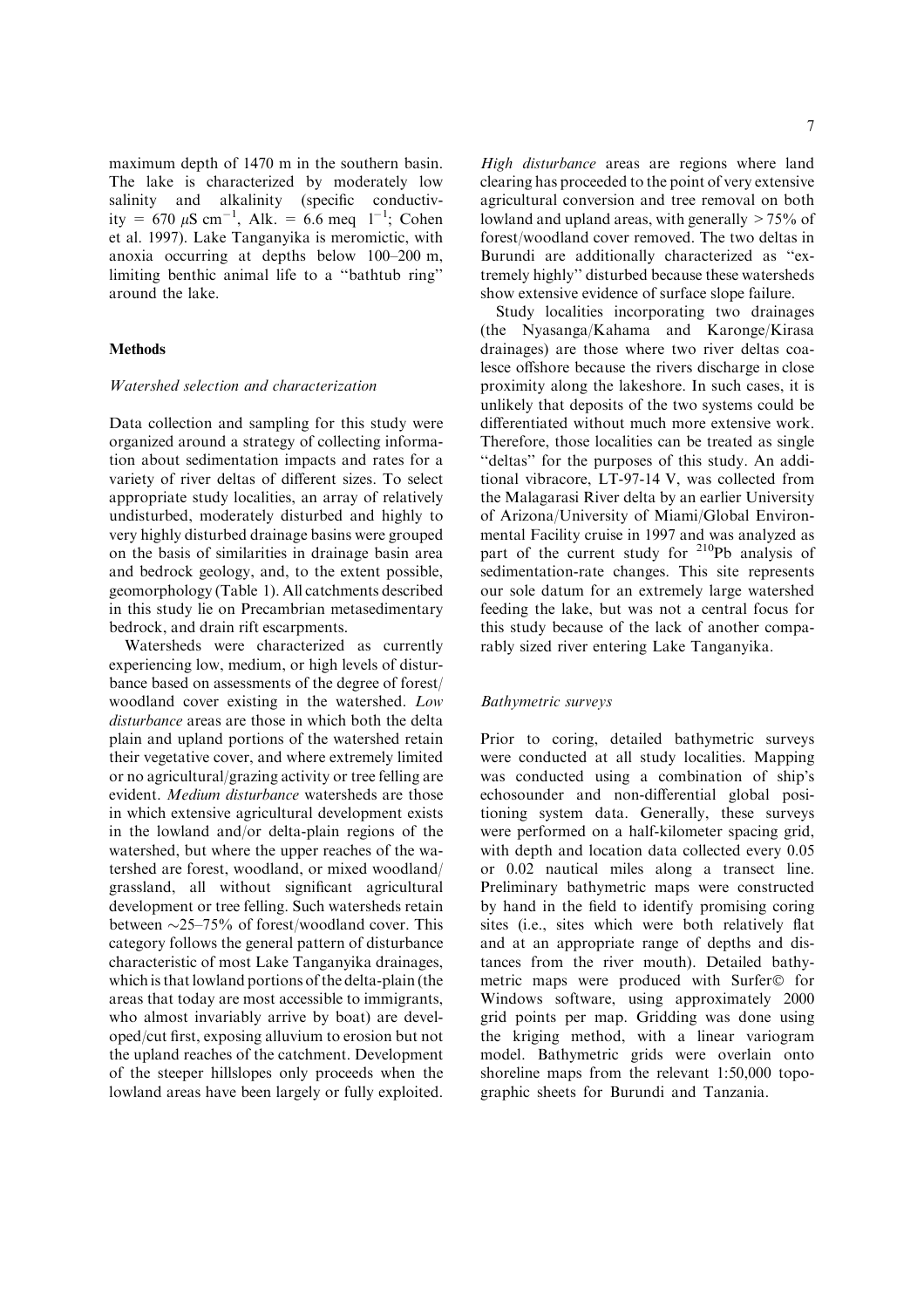## Coring operations and core handling

Once sufficient bathymetric data had been collected to reconstruct the general geomorphology of target deltas, coring operations began. Short cores with intact sediment–water interface were recovered from 36 localities in proximal, distal, and lateral delta areas between 53 and 189 m water depth. Most coring work in this survey was undertaken using a Hedrick–Marrs<sup>®</sup> MC-400 Multicorer (www.oceaninstruments.com/products/multicorers/mc\_400.html). Under optimal conditions, this device will collect four cores up to 57 cm in length, each with a 10-cm inner diameter and arrayed in a square grid that separates the center of each core from its neighbors by about 30 cm. This arrangement allows the investigator to sample the same stratigraphic horizon from multiple core barrels (the device does not use a separate core barrel and liner). This coring device functioned extremely well, despite the frequently suboptimal coring conditions (high slope angle and coarse sediments), and almost every successful cast produced cores that had undisturbed tops (frequently, live snails, copepods, and ostracodes could be observed trapped in the surface waters of the core).

Between one and seven multicores were collected from each study delta (Table 2). An attempt was made to collect cores across a range of depths and distances from the river mouth, because optimal conditions for geochronology and determination of sediment accumulation rates (extremely fine-grained sediment, no bioturbation) do not occur in the same samples as those that optimally preserve benthic faunal signals of sedimentation disturbance. Cores analyzed in this study necessarily involved a compromise between the above factors, but ultimately we decided that it was critical to study sites within the oxic layer (based on modern oxygen penetration depths) in order to obtain a meaningful lake faunal-ecology signal.

Multicores were extruded immediately upon retrieval. Generally, two of the four retrieved multicores were sectioned, one being reserved for geochronological work (primarily <sup>210</sup>Pb and AMS  $I<sup>14</sup>C$ ), and a second for paleobiological, stable isotope, sedimentological, and additional AMS  $^{14}$ C studies. At recovery, visual inspection allowed us to determine the two most appropriate cores to be

processed for geochronological work  $(^{210}Pb)$  and <sup>14</sup>C) and micropaleontological, sedimentological, and stable-isotope analysis. Cores used for micropaleontological and sedimentologic study are labelled with an ''M'' suffix, whereas cores used for radiometric geochronology are labelled ''R'', but it is important to bear in mind that in all cases the two cores are from identical multicore casts (i.e., they are separated from each other by only  $\sim$ 30 cm, and sample the same stratigraphy. Cores were extruded at 1 cm intervals, with the entire interval being retained (double-bagged) for sampling purposes. Normally, core lithostratigraphy was logged during extrusion, although this step was accidentally skipped during extrusion of core LT-98-18M. X-radiography of numerous gravity and vibracores from sites adjacent to our multicoring localities revealed that the typical depth of active bioturbation is  $\sim$ 3 cm, normal for the relatively shallow (60–120 m) water depths of these delta areas in Lake Tanganyika. Thus, we adopted a sample analysis strategy for most studies discussed in these papers of analyzing samples at 3 cm intervals, the maximum potential level of analytical resolution. In practice, this resulted in an average sampling time interval of  $18 \pm 10$  years for all cores except LT-98-2M throughout their length, and  $13 \pm 6$  years for the same cores during the 20th century only. Core LT-98-2M had extremely low and erratic sedimentation rates, and for this core the mean sampling interval was approximately 300 years.

All extruded and intact cores were shipped to the University of Arizona and Tulane University for paleobiological, sedimentological, geochemical, and geochronological analyses following the cruise. Core samples have been maintained continuously at  $4^{\circ}C$  in the University of Arizona Laboratory of Paleolimnology core locker.

## Descriptions of study watersheds

Study watersheds and core sites are described sequentially from south to north (Figure 1). The geographic scope of this study (central Tanzania to northern Burundi) reflects the time available to complete the field work (approximately one month total cruise time) and the feasibility of operations from our support base (Kigoma, Tanzania). All study areas have similar patterns of rainfall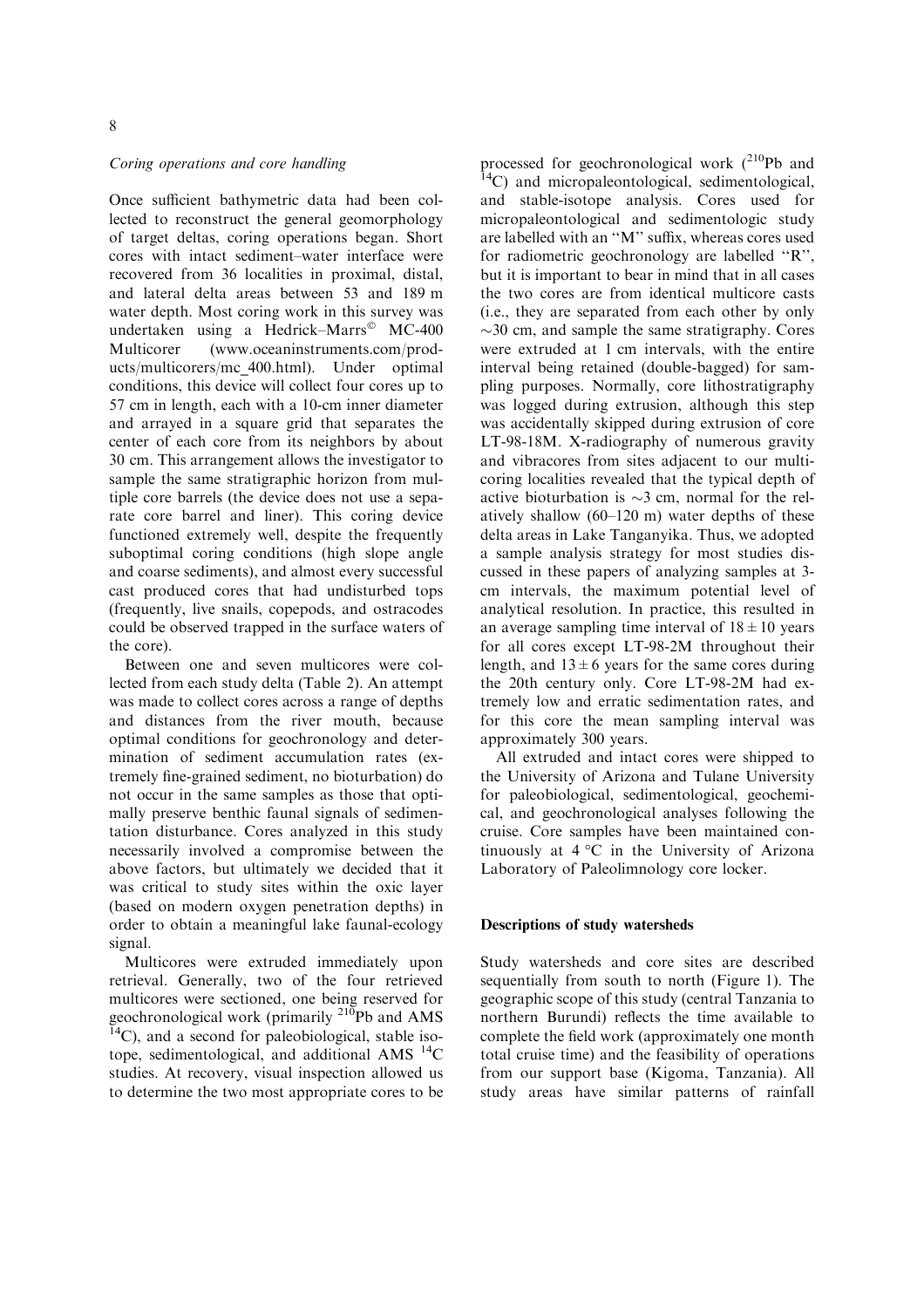seasonality (i.e., rains concentrated between October and April, and very dry, windy conditions from June to early September) (Nicholson 1996), although considerable variation exists in total rainfall among sites and years.

# Lubulungu River and Delta, Mahale Mountains National Park, Tanzania (Core Sites 2 and 12)

This 50-km<sup>2</sup> watershed is located on the western side of the Mahale Peninsula that juts out into the lake about 120 km south of Kigoma (Figure 2). The watershed lies entirely within the Mahale Mountains National Park, at elevations between lake level and  $\sim$ 2000 masl. Local climate is strongly influenced by orographic effects related to the Mahale Mountains. Rainfall at Kansyana, 4 km north of the Lubulungu River delta, averages 1870 mm/year, whereas at Bilenge, only 9 km farther north, but less directly adjacent to the Mahale Mountain front, rainfall averages 1400 mm/year (Bygott 1992).

Bedrock lithology within the Lubulungu watershed comprises lower Proterozoic (Ubendian) metasedimentary rocks (dominantly gneisses, with secondary amphibolites and schists), and in the upper portion of the watershed, some metabasites, intermediate granulites and quartzites (Schluter 1997). The physiography of the Lubulungu River Valley comprises a deeply incised valley with considerable relief and several areas of rapids. The watershed itself is relatively small  $(50 \text{ km}^2)$ . Major rift-related border fault structures and orthogonal joint systems traverse the western margin of the watershed and strongly influence the rectilinear pattern of tributaries feeding the Lubulungu. Inspection of the map and satellite photographs suggests that the upper portion of the adjacent watershed has been involved in relatively recent episodes of drainage capture, reducing the Lubulungu drainage basin from a formerly larger size.

Vegetation cover within the watershed is stratified by elevation, consisting of relatively dense lowland forest up to about 1300 masl, and then a mixture of bamboo bushland and montane



Figure 2. Lubulungu River delta. (a) areas of study, (b) drainage basin, and (c) coring sites.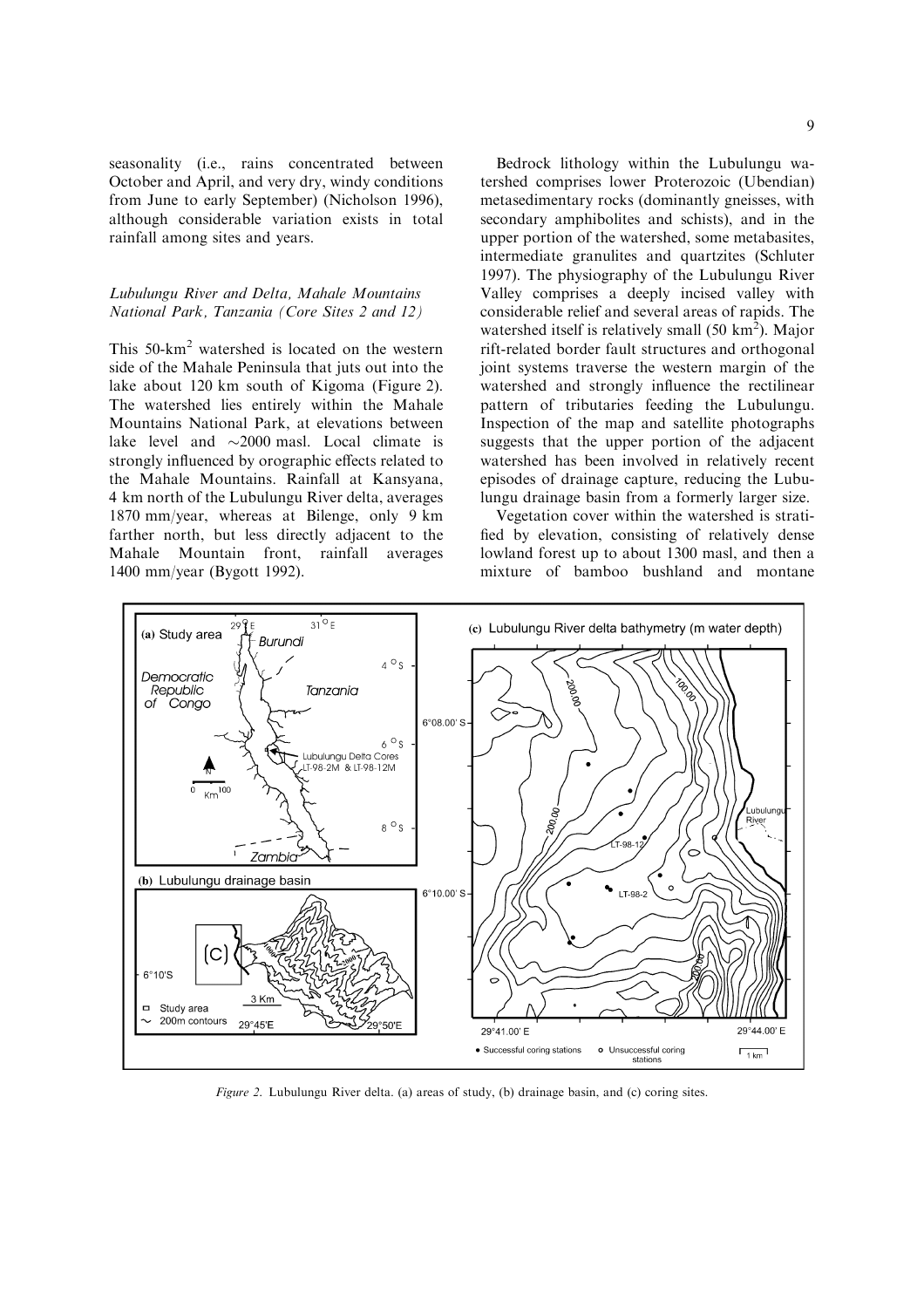forest above 1800 masl, dominated by the latter (Podocarpus, Bersama, Macaranga, and Croton) at the highest elevations (Bygott 1992).

The Lubulungu River delta forms a prominent fan-delta on land where the river discharges from its deep canyon front. Offshore, the delta occupies a prominent ESE-trending topographic high, which, based on its size and sediment accumulation rate data obtained in this study, is probably fault bounded. This bench slopes gently into deeper water, merging with the surrounding border fault-controlled slope break at about 150-m water depth. Coring activities were concentrated on the bench and adjacent gently sloping areas to the north, to avoid problems with secondary resuspension on steep slopes.

Mahale Mountains National Park, which completely encompasses the Lubulungu watershed, appears to have been protected since the early-1960s, but the National Park was not officially established until 1980. The park has an area of  $1613 \text{ km}^2$ , located between 6° and 6°30′ S and 29°40′ and 30°10′ E. Human population density within the Lubulungu drainage is low  $(< 5$  people/km<sup>2</sup>: team's observation 1998), and there are no roads. The watershed's small size further limits sediment discharge.

## Kabesi River and Delta, Mahale Mountains, Tanzania (Core Site 18)

The Kabesi River delta lies on the northern end of the Mahale Mountains peninsula (Figure 3). The watershed is considerably larger  $(120 \text{ km}^2)$  than the Lubulungu drainage basin. It drains much of the northeast flank of the Mahale Mountains, over part of its course lying adjacent to the Lubulungu watershed. The Kabesi drains the highest portions of the Mahale Mountains (up to about 2500 masl) and flows northwest toward the northern side of the Mahale Peninsula. The watershed straddles the current National Park boundary. Rainfall data are not available from the watershed but are probably comparable to the range of values observed near Lubulungu, with perhaps somewhat higher levels of precipitation than Kansyana at the highest elevations and somewhat lower values than Bilenge on the river's northern coastal plain.

The Kabesi River traverses similar bedrock to the Lubulungu, although the proportion of metaigneous rocks (especially metabasites) is higher in the Kabesi watershed. Also, like the Lubulungu, the river's morphology is strongly controlled by NNW-trending rift-related structures (themselves overprinted on the major Proterozoic structural grain of the region). In its upper reaches, the Kabesi runs through a deep  $(\sim 1000 \text{ m})$  canyon, with most tributaries rising off the high Mahales to the southwest and entering the Kabesi at near 90° angles. The Kabesi exits this valley over its last  $\sim$ 5 km, traversing low hilly terrain, and, over its last 2–3 km, a lowland delta.

Vegetation patterns of the Kabesi differ from the Lubulungu as a result of the greater range of relief and rainfall found in the basin. Lowland areas are partially cultivated (primarily bananas, cassava, and oil palm) and cleared by brush fire, particularly within the coastal plain, and irrigation works have locally diverted part of the modern river flow. Extensive miombo woodland (Brachystegia, Isoberlinia, and Julbernardia) occupies the lowland foothills. Higher-elevation areas are similar to those of the Lubulungu, but at the highest elevations  $(2300 \text{ mas})$ , forests give way to montane grasslands.

The Kabesi delta forms a  $\sim$ 5 km-wide lobe of sediment, including both subaerial and subaqueous regions of sedimentation. The delta is partitioned by two prominent  $(\sim N-S)$  sublacustrine canyons up to 30 m deep, which increase in relief below 100 m depth and probably serve as major distributary channels to focus sediment off the coastal Mahale Platform.

Human population density is relatively low on the Kabesi delta Plain (10-20 people/ $km^2$ : team's observation, 1998, consistent with the most recent census data during the study period, Tanzania Bureau of Statistics 1991). However, fishing encampments and localized agricultural activity concentrated in the lowlands of the watershed, outside of the Mahale Mountains National Park boundary, contribute to modifications in the watershed environment, and the watershed is considerably more impacted by human activity than the Lubulungu River basin.

# Nyasanga/Kahama Deltas (Gombe National Park), Tanzania (Core Site 58)

The Nyasanga and Kahama river valleys lie entirely within the Gombe Stream National Park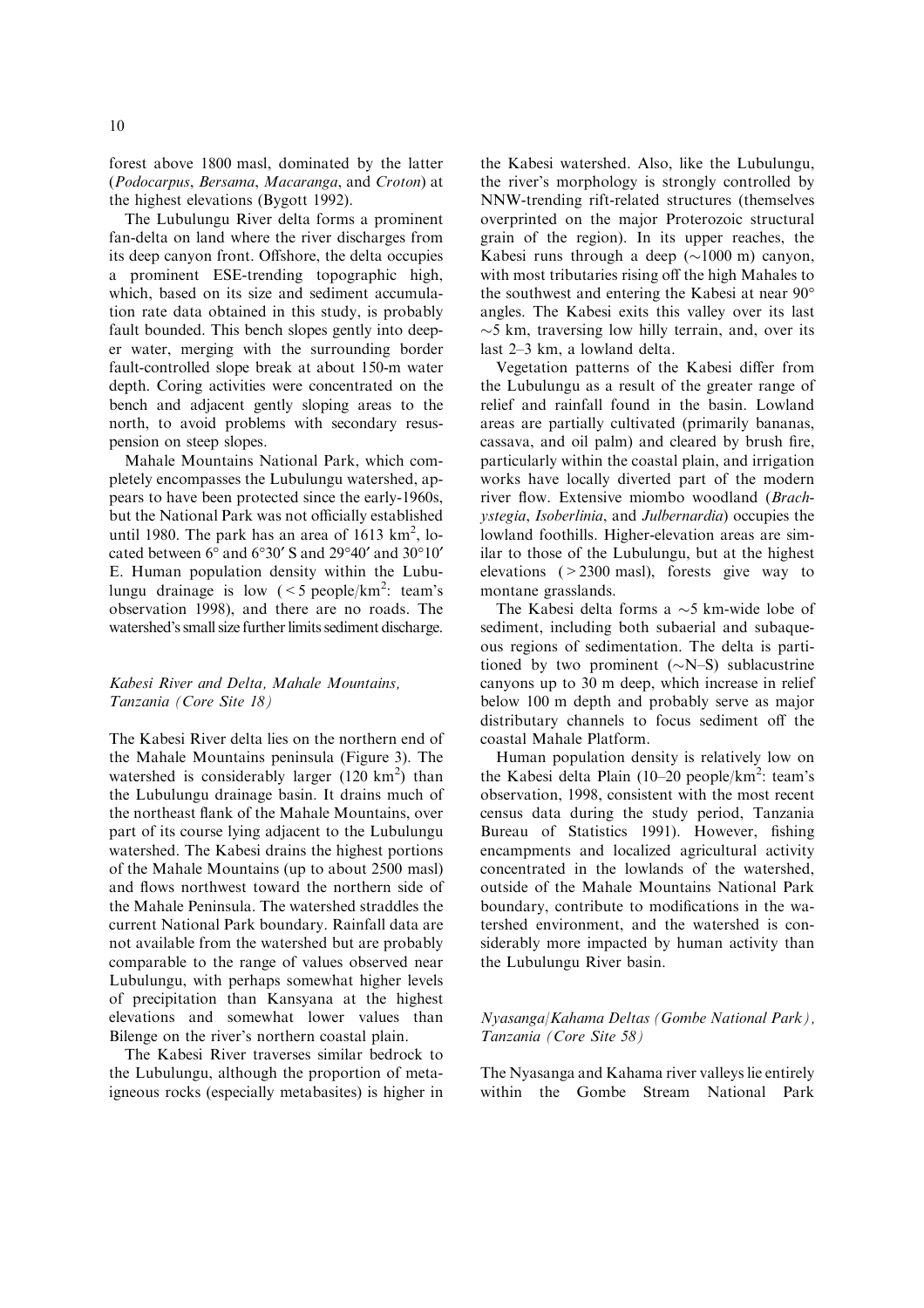

Figure 3. Kabesi River delta. (a) area of study, (b) drainage basin, and (c) coring sites.

(Figure 4). Both are very small drainages, arising at the crest of the local rift escarpment. Because of their close proximity and our inability to differentiate their deltas bathymetrically, we treat them here as a single watershed entity. Bedrock geology within the Nyasanga and Kahama valleys is dominated by Ubendian (2.1 Ga) metasediments, overlain by

upper Precambrian quartzites and sandstones (Nkotagu 2005). Both watersheds occupy small, steeply sloping valleys draining the major riftboundary fault surface. Rainfall is approximately 1600 mm/year, and possibly higher in the upper parts of the watersheds. The combined aerial extent of these watersheds is  $\sim$ 3.8 km<sup>2</sup>.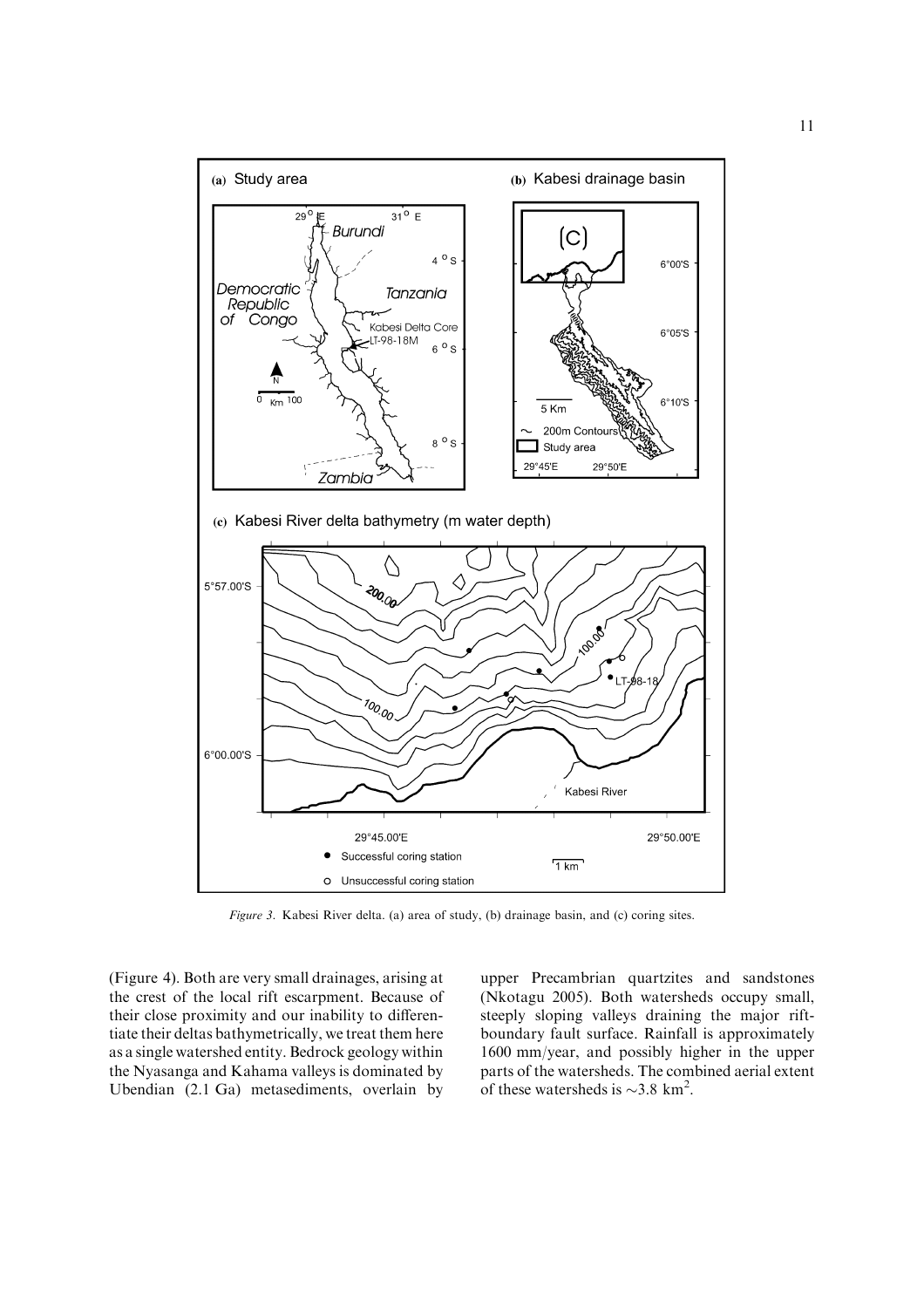

Figure 4. Nyasanga/Kahama and Mwamgongo River deltas (Gombe National Park area). (a) areas of study, (b) drainage basins, and (c) coring sites.

Vegetation within these watersheds consists of semi-deciduous woodland (Combretum, Anisophyllea, Schrebera, Pterocarpus), wetter canopy forests (Albizia, Newtonia, etc.), and riverine forest at lower elevations; and dry (Brachystegia- or Uapaca-dominated) forest and open grasslands at higher elevations. Along the lower-elevation stream channels, relicts of cultivated lands (particularly mango and oil palm) occur. Higher-elevation grasslands are burned on a near-annual basis, both within and outside the National Park, and the demarcation between woodlands and deforested grasslands is both sharp and (based on analysis of older aerial photographs taken in the 1950s) relatively stable.

A bench of relatively gently sloping, coalesced fan-delta fronts flanks the coastline through much of southern Gombe Stream National Park. Consequently, individual ''deltas'' cannot be recognized based on our bathymetry. As with the Mwamgongo delta discussed below this bench gives way to a very steeply sloping bottom about 0.5 km offshore.

Because the Nyasanga/Kahama watersheds lie entirely within the Gombe Stream National Park, their only permanent residents are park personnel and their families  $(<5 \text{ people/km}^2)$  in the Nyasanga/Kahama watersheds; park administrator personal communication 1998). Temporary fishing camps are also established along the fan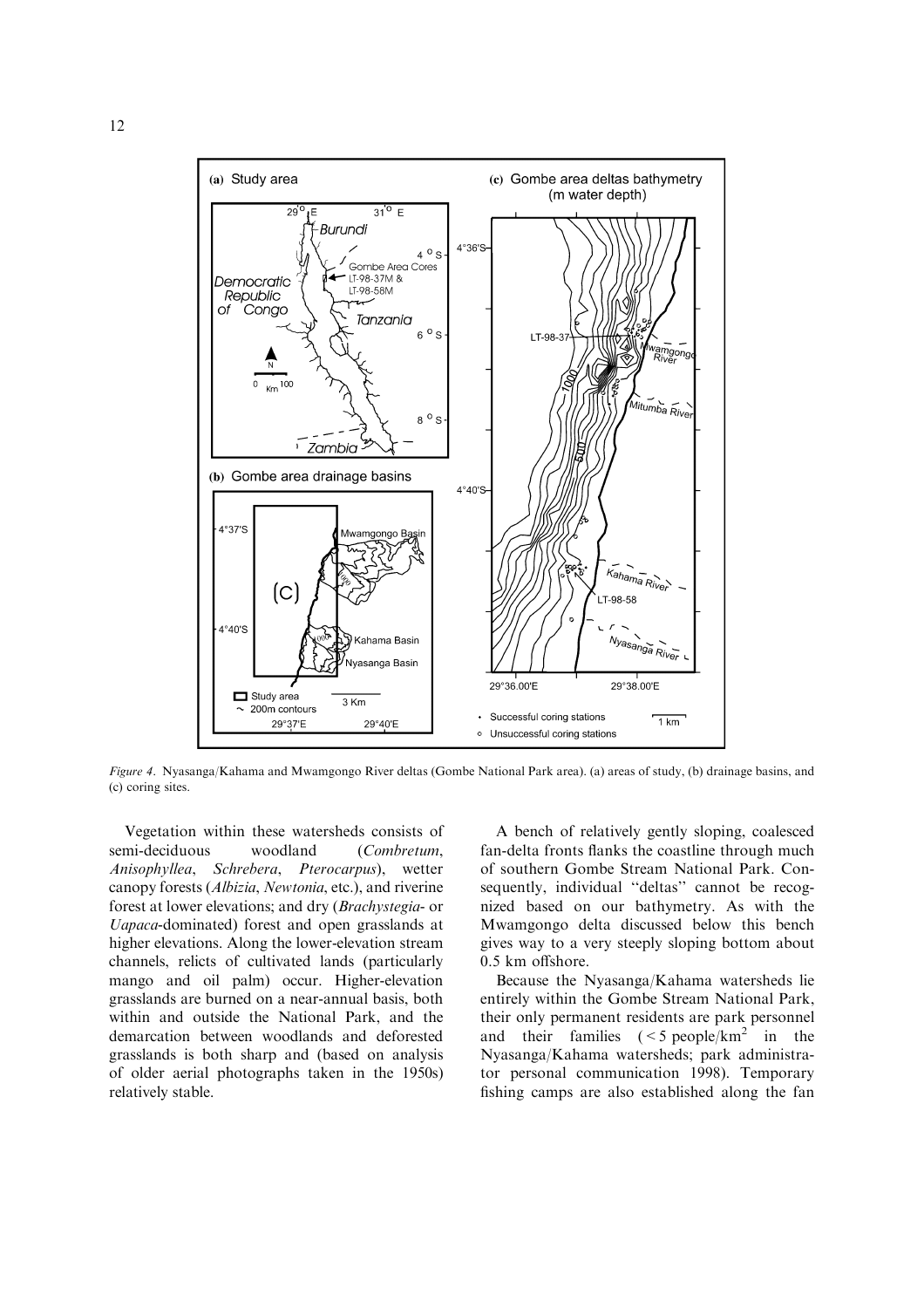deltas. Further information concerning this delta, as well as the Mwamgongo River delta discussed below, is provided in Alin et al. (2002).

# Mwamgongo River and Delta–Gombe Region, Tanzania (Core Site 37)

The Mwamgongo River occupies a small  $(7.7 \text{ km}^2)$ watershed at the northern edge of Gombe Stream National Park (the southern edge of the watershed approximates the northern park boundary), approximately 30 km north of Kigoma (Figure 4). The watershed runs approximately E-W, traversing the area from the upper (eastern) flank of the local rift escarpment ( $\sim$ 1600 masl) down to Lake Tanganyika. Rainfall and relief within the Mwamgongo River watershed are nearly identical to those of the Nyasanga/Kahama watersheds. Bedrock geology is dominated by the same upper Precambrian quartzites and sandstones as occur at Nyasanga/Kahama (Nkotagu 2005). A  $\sim$ 0.5 km diameter fan delta has formed at the discharge point into Lake Tanganyika.

The Mwamgongo River watershed vegetation is dominated by cultivated areas (particularly cassava on steep slopes and oil palm and bananas along valley bottoms) and disturbed (burned and grazed) grassland. Relict patches of miombo woodland occur in parts of the watershed, particularly at higher elevations.

Because the Mwamgongo River drains a major rift escarpment, the subaqueous development of the river's fan delta is very limited. A small, relatively flat bench extends for approximately 0.4 km offshore, and almost all successful coring for this study area was accomplished here (including core LT-98–37, described in this report). West of this bench, water depths increase rapidly, and the 1000 m depth contour lies only about 1.5 km offshore.

Human settlement patterns for the Mwamgongo watershed were broadly documented by our team through interviews with the local village elders and census keepers. During the 20th century prior to the 1940s, Mwamgongo was a small village, probably with about 1000 people. In 1943 the colonial government established the Gombe Stream Reserve and relocated inhabitants north of  $4^{\circ}38'$  S by the Mwamgongo River (Bygott 1992). The population of Mwamgongo village consequently increased

13

greatly in the late 1940s. A second period of rapid population increase occurred in 1972, during the Tanzanian government ''villagization scheme'', when many individuals from small nearby villages were resettled in Mwamgongo. At present, about 7000 people live within the watershed (i.e.,  $\sim$ 900 people/km<sup>2</sup>). Extensive clearing of steep slopes, particularly within the lower parts of the watershed, has resulted in rapid soil erosion in the area.

# Nyamuseni River and Delta–Gitaza Region, Burundi (Core Site 98)

The Nyamuseni River drains a 30-km<sup>2</sup> watershed in northern Burundi, approximately 28 km south of Bujumbura, near the town of Gitaza (Buyenzi) (Figure 5). The river rises in the Burundi highlands, with maximum elevations in the watershed of about 2500 masl. Rainfall data are not available for this area, but are probably slightly higher than at Bujumbura ( $\sim$ 850 mm/year) for the lower elevations (based on the increased rainfall gradient toward southern Burundi, e.g., Nyanza  $Lac = 1080$  mm/year), and much higher in the upper reaches of the watershed.

Bedrock geology within the Nyamuseni River watershed consists of possibly middle Proterozoic metasediments (quartzites and amphibolites), Kibaran (middle Proterozoic) granites, and minor mafic intrusive rocks. The river rises within the rift and steeply traverses a series of  $\sim$ N–S-oriented rift-related normal faults in deeply incised canyons, but its course shows little obvious relation to secondary rift structures.

Both the Nyamuseni and the Karonge/Kirasa watersheds discussed below have been almost completely deforested of primary woodland/forest cover, with land primarily used for agricultural purposes (monocultures of cassava cultivation on steep slopes and banana and oil palm cultivation in river bottoms or lowlands near the lake, with little additional ground cover). Many areas of steep slopes are covered by disturbance shrubs, herbaceous plants, ferns, or grasses where croplands have been abandoned or slopes are too steep for planting, and may be barren of vegetation in some areas. *Eucalyptus* has been planted extensively in monocultures in the upland regions since the early-1930s (experimental plantings began in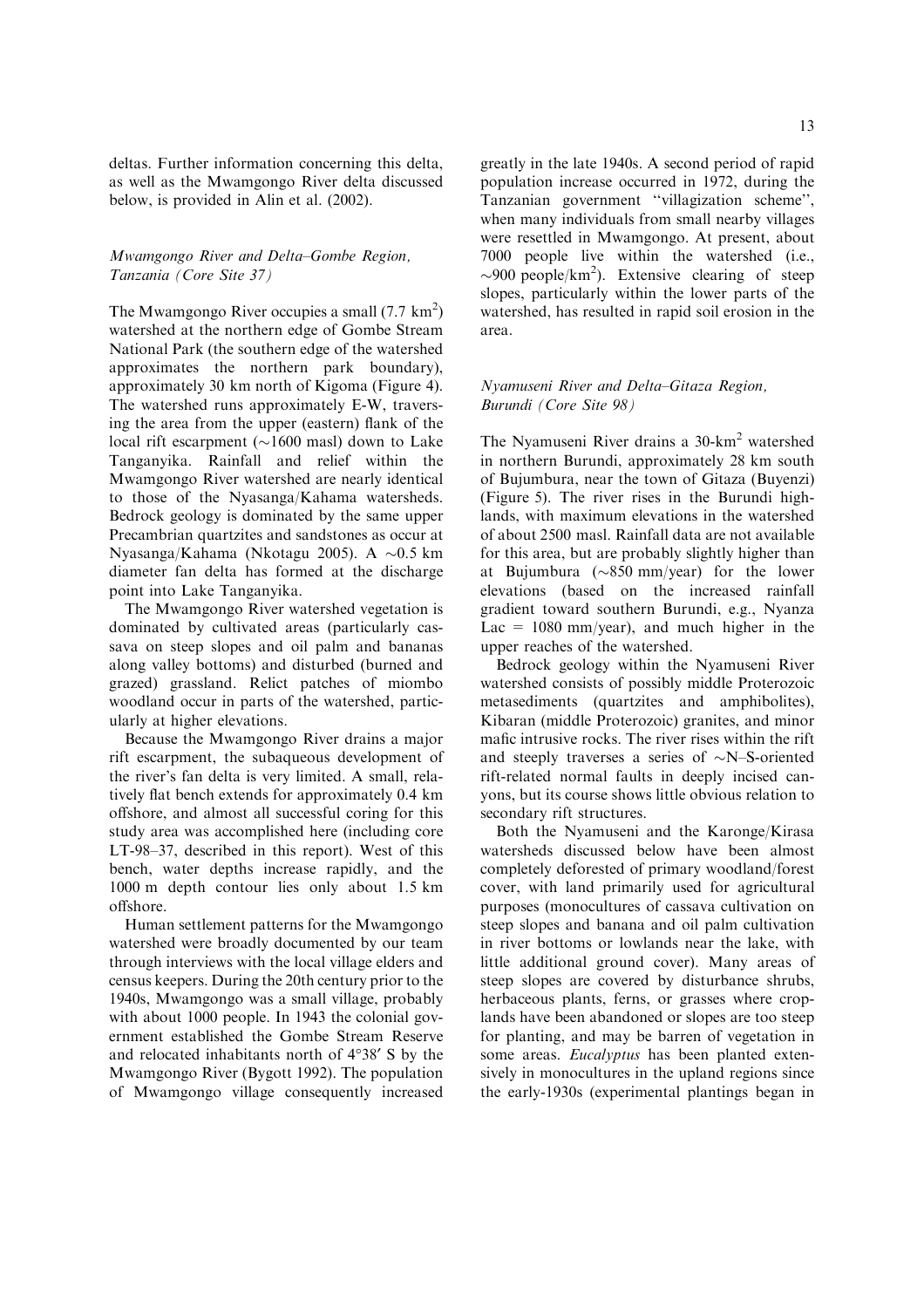

Figure 5. Nyamusenyi and Karonge/Kirasa River deltas (northern Burundi area). (a) areas of study, (b) drainage basins, and (c) coring sites.

the late-1920s; P. Ndabaneze and K. West personal communication 1999), mostly for fuelwood.

The Nyamuseni River has built a steep-fronted fan delta into the lake, lobes of which can be traced for up to several kilometers offshore. Water depths into which this delta is building in this northern part of the lake are considerably shallower than in either the Gombe or Mahale regions.

The Nyamuseni watershed is very heavily disturbed by human activity. This includes agriculture on steep, unterraced terrain, criss-crossed by numerous unregulated paths, which become important gulley cuts after major rains, and the existence of a major local market village (Gitaza) near the river mouth. Unlike the previously discussed sites, the Nyamuseni watershed is traversed in its lower reach by a paved road (and several

smaller, unsurfaced roads), the construction and maintenance of which generates large quantities of road debris, which has been discharged directly into the adjacent parts of Lake Tanganyika. Population density is high in this region (475 people/  $km<sup>2</sup>$  in 1990 census (Republique du Burundi Ministere de l'Interieur 1990)).

# Karonge/Kirasa Rivers and Delta–Gitaza Region, Burundi (Core Site 82)

The Karonge/Kirasa delta is located about 20 km south of Bujumbura on the northern Burundian coast of Lake Tanganyika (Figure 5). The two rivers converge near the lakeshore to form a contiguous delta lobe. Collectively, they drain a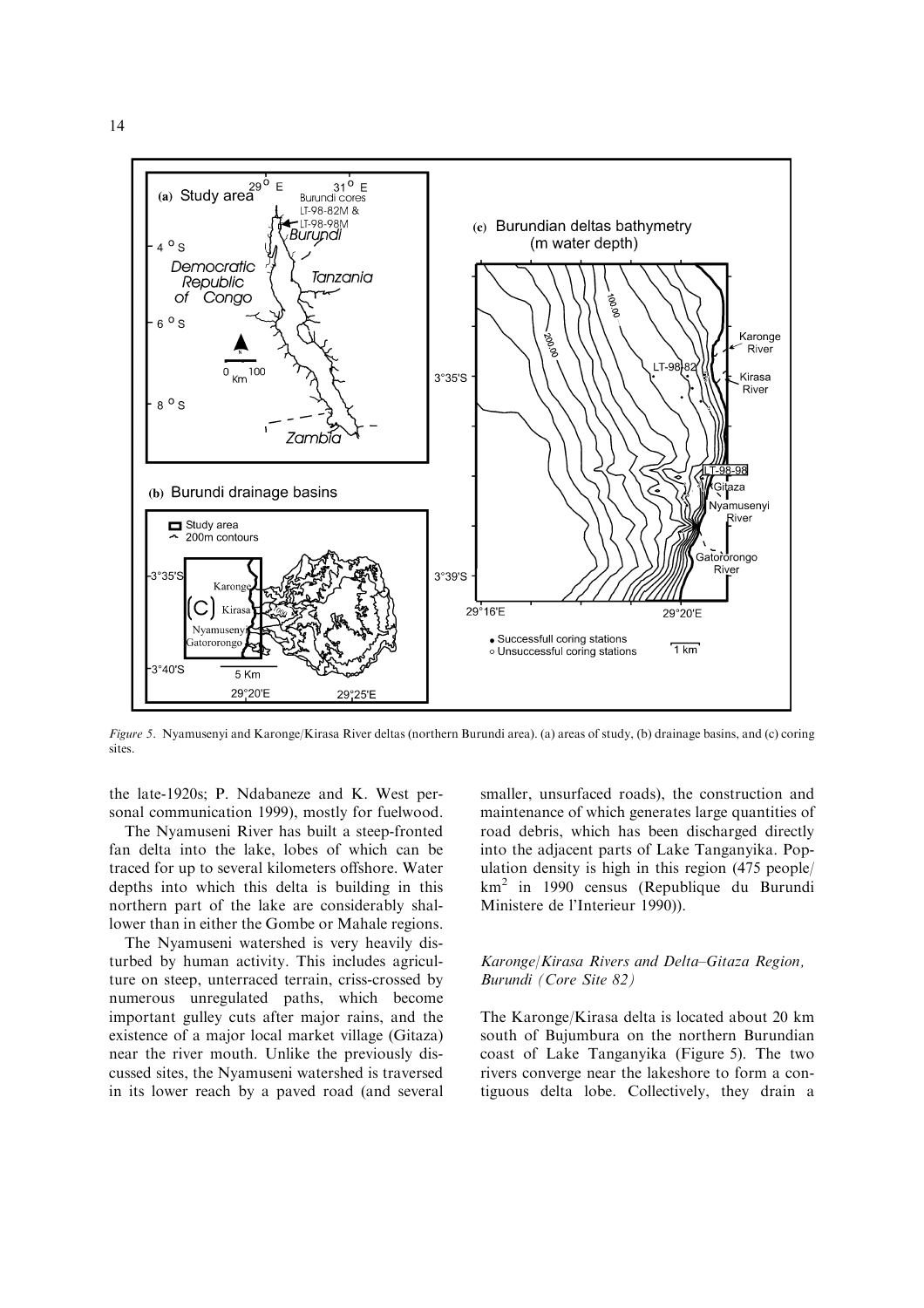considerably larger area than the Nyamuseni River alone (Karonge  $= 42$  km<sup>2</sup>, Kirasa  $= 120$  km<sup>2</sup>). Maximum elevations within the watershed are about 2100 masl, somewhat lower than the Nyamuseni. This fact, plus the more northerly location, suggests that average rainfall values within the watershed are probably slightly lower than for the Nyamuseni, although no precise data are available.

The bedrock geology of the Karonge/Kirasa watersheds is almost entirely Kibaran (middle Proterozoic granitic rocks), with minor gneissic rocks exposed only in the northern part of the Karonge watershed. Physiography is similar to the Nyamuseni, with deeply incised consequent drainages off the local rift escarpment.

Upland vegetation is also similar to the Nyamuseni, although patches of montane forest vegetation still existed within the central upper river basin at the time of coring, particularly along steep-sided river valleys in the upper Kirasa basin between  $\sim$ 2000–2200 masl. However, the lowland area encompassed by the Karonge/Kirasa delta is much larger and consequently lowland cultivation (especially oil palm) is much more extensive.

The Karonge/Kirasa subaerial delta forms a prominent geomorphic feature, and marks the southern edge of the Burundian coastal plain. Subaqueously, no deltaic lobe is evident, and bathymetric contours expand continuously towards the north, suggesting a major input of sediment from the north (presumably the Ruzizi River system extending as far south as this area). The idea that Ruzizi River sediments significantly inundate the Burundi coastal plain as far south as the Karonge/Kirasa area receives further support from fossil pollen analyses (Msaky et al. 2005).

Local structural control also undoubtedly plays a role in the change in bottom morphology, as the major rift-related border fault in this area extends inland to the north of these rivers, causing coastal bathymetric slopes to be more subdued. Water depths and bottom morphologies in front of the Karonge/Kirasa delta were the shallowest and most gently sloping of any encountered in our study areas (Figure 5).

High human population densities and extreme levels of land-use disturbance in the Karonge/ Kirasa River valleys are similar to those observed in the Nyamuseni watershed, with the exception that the proportion of lowland population to total density is probably higher  $(\sim 475 \text{ people/km}^2 \text{ in}$ 1990 census; Rep. Burundi Ministere de l'Interieur 1990), because of the considerably larger coastal plain. Construction debris from major road works to the lake is probably lower for the Karonge/Kirasa system given the greater distance from the surfaced road to the shoreline in this area.

# Summary of major findings discussed in companion papers in this volume

Our results are described in individual papers in this volume, including descriptions of geochronology and mass sediment accumulation rates (McKee et al. 2005), lithostratigraphy, sedimentology and charcoal analysis (Palacios-Fest et al. 2005a), lacustrine paleoecology (Palacios-Fest et al. 2005b), palynology (Msaky et al. 2005), organic matter geochemistry (O'Reilly et al. 2005), isotope geochemistry of carbonates (Dettman et al. 2005), and watershed hydrology (Nkotagu 2005). Additionally, a major synthesis of the findings of this study is presented in the summary paper of this volume, relating our results to human and climatic history in the region (Cohen et al. 2005). Here we only note our major conclusions. Differences in depositional, paleoecological and watershed indicator histories over time and between study sites can be linked to climatic change, differences in the histories of forested vs. deforested watersheds, differences in regional patterns of deforestation, and the interaction between deforestation and climatic events.

(1) Important climate events. Paleoecological, sedimentation rate and charcoal evidence for a major episode of late-Holocene aridification occurs after the 1st century B.C. Approximately 400– 500 A.D. lacustrine paleoecological indicators show that Lake Kivu began to overflow into Lake Tanganyika from the north, consistent with other indications of wetter climate in the northern portion of the western rift valley. However, more local records of paleoclimate from the central Lake Tanganyika region show that this precipitation increase was probably more subdued towards the south. We see evidence for relatively dry conditions in the central Lake Tanganyika catchment in the early-13th century, followed by somewhat wetter conditions from the 13th to 15th centuries. During the latter part of the Little Ice Age (16th to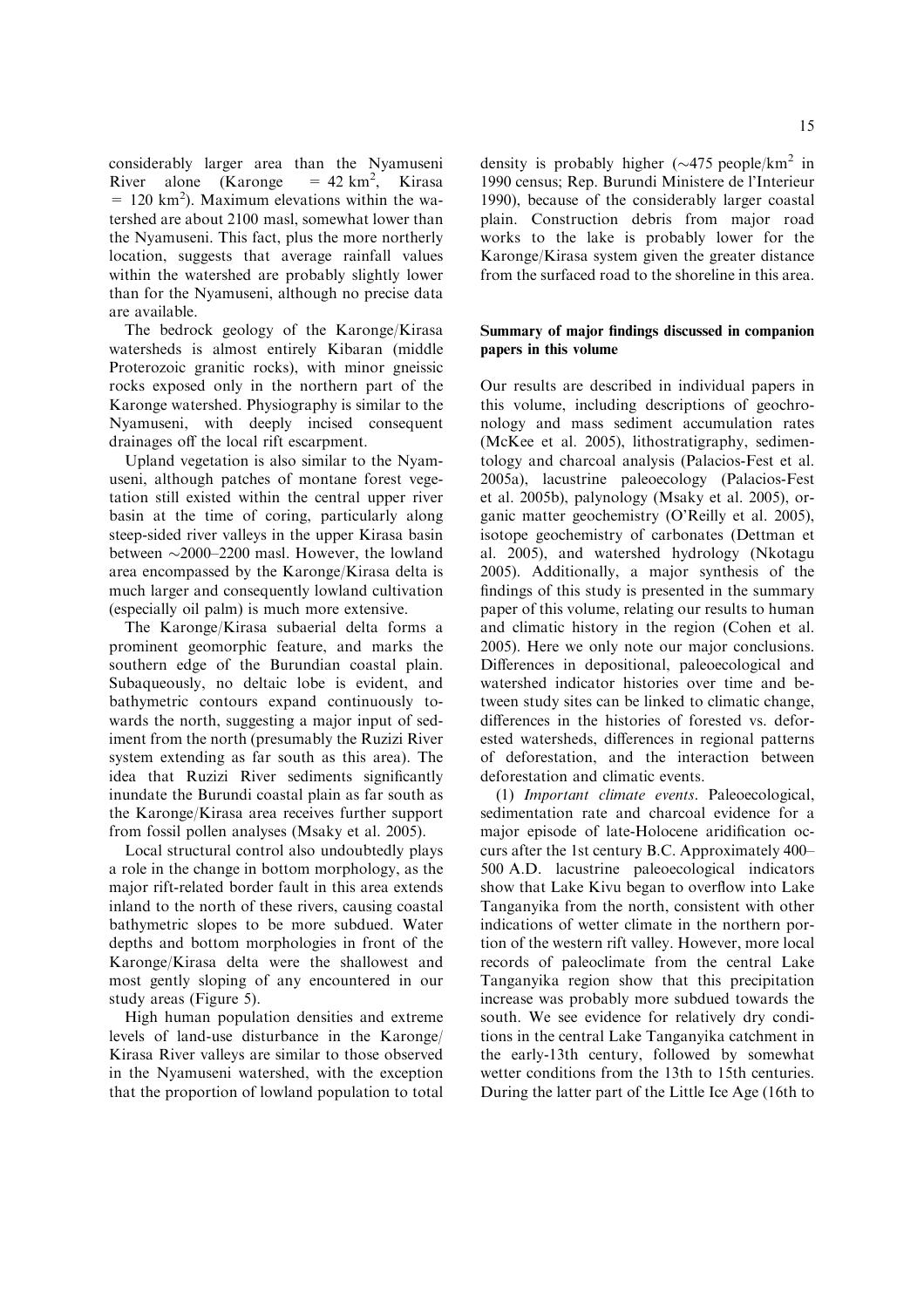19th centuries) we observe evidence for at least three extremely dry periods, marked by major drops in lake level, centered around the early-16th, late-17th, early to mid-18th and late-18th to early-19th centuries.

(2) Differences related to forested vs. deforested watersheds. A clear difference exists between currently forested and deforested watersheds in terms of rates of sediment mass accumulation (much higher in the latter). Deforested watersheds display lower rates of groundwater infiltration and evapotranspiration than forested ones, manifest in solute geochemistry and stable isotope differences in surface waters. Deforested watersheds yield sediments that are enriched in laterized soil particles, terrestrial plant debris and are more frequently laminated than those of forested watersheds, and deforested watershed organic matter is enriched in  $\delta^{15}N$ . Marked differences exist in lake faunal composition (fossil invertebrates and fish), with the persistence of higher diversity communities in the deltas of undisturbed watersheds and low diversity or even extirpation of benthic communities in very highly disturbed areas. These differences appear to be linked to both direct impacts on habitat by sediment inundation and indirect, possibly top-down effects of sedimentation on community structure.

Impacts of sedimentation appear to be lessened where watersheds are very small or sublacustrine slopes are very steep. Our analysis of modern chironomid species distribution across the various river deltas (Eggermont and Verschuren 2003a) showed that local abundances of a modest 15% of common chironomid species in Lake Tanganyika differ significantly between sites adjacent to pristine and disturbed drainages, suggesting that the ecological effects of excess sedimentation so far do not override natural, mainly depth-related habitat variation within each delta. However, in all three drainage size classes  $(< 10, 30-50, 50-162 \text{ km}^2)$ , sediment pollution due to catchment disturbance has resulted in similar shifts in chironomid species composition that are equivalent to the effects of a reduction in water depth and distance to shore. This result indicates that low-organic and coarsely textured, shallow-water substrates are expanding to greater depths and greater distances from shore, at the expense of the soft-bottom, organic muds characterizing the natural deep-water environment.

3. Differences related to regional patterns of deforestation. Palynological data (especially from fern spores), mass sediment accumulation rate and geochemical data all point towards a difference in the timing of deforestation events along the eastern side of Lake Tanganyika. Strong evidence for deforestation appears in the northern Burundian sites by the late-18th century, and in northernmost Tanzania by the late-19th century, but not until the mid-20th century along the central Tanzanian coast. The timing of this change is consistent with known human demographic trends and the probable relative impacts of the slave and caravan trade, which greatly impacted the Tanzanian coast during the 19th century, keeping human population densities low, while simultaneously having little impact on the heavily populated Burundian kingdom to the north. The major expansion of cassava cultivation in the Lake Tanganyika region in the late-19th to early-20th centuries may have played a major contributory role in erosion rate increases, since cassava, unlike other important local crops, can be successfully grown on very steep slopes. Palynological evidence is greatly complicated by taphonomic biases and pollen production differences between disturbed and undisturbed landscapes, given the types of land use patterns that exist in the Lake Tanganyika catchment.

4. Differences related to interactions of deforestation and climate effects. We observe a marked rise in sedimentation rates and linked ecosystem responses in the early-1960s at all currently disturbed watersheds, but this event is unrecorded in undisturbed watersheds. This event is recorded in both Tanzanian and Burundian watersheds, and in areas with very different prior deforestation histories. We attribute this to the triggering effects of extraordinary rainfall, which occurred in the 1961/ 1962 rainy season. We hypothesize that this precipitation event began a process of erosion of large quantities of previously stored alluvium in the river valleys of disturbed watersheds, a process that continues to the present in these areas. Similar interactions where climatic events exacerbate anthropogenic impacts are known from other African great lakes (e.g. Verschuren et al. 2002), and need to be incorporated into watershed impact models for management purposes.

We argue that there are predictable relationships between watershed properties and probable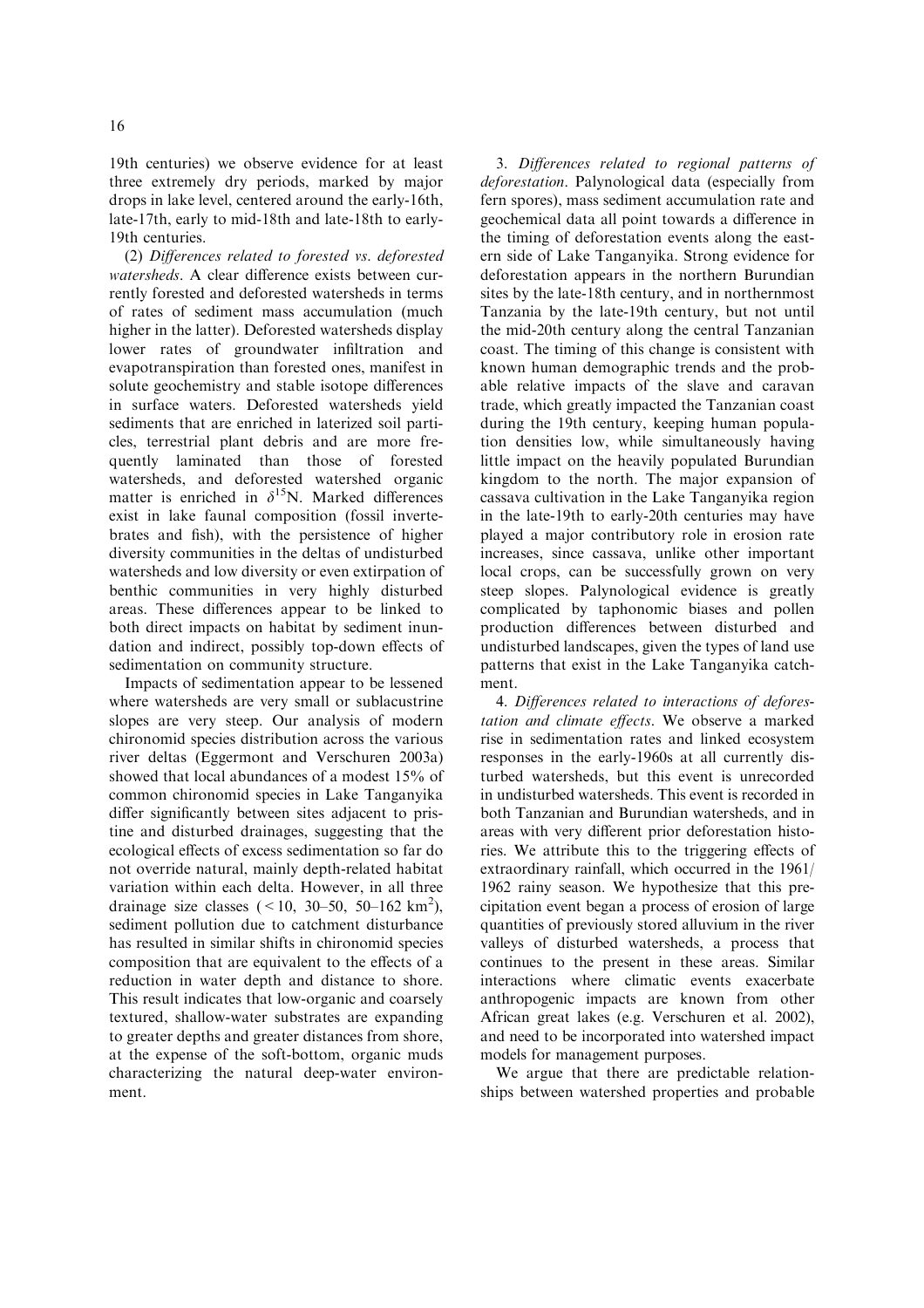lacustrine ecological impacts from watershed deforestation that must be taken into consideration in the development of watershed management plans for the Lake Tanganyika catchment. Especially, given the potential for time-lagged interactions between human activity and climate change, we believe that paleolimnological techniques provide the most promising means of forecasting these impacts over the decadal to centurial time scales of interest to planners.

#### Acknowledgements

We thank the United Nations Development Programme's Lake Tanganyika Biodiversity Project (LTBP) for providing the bulk of the financing for this research. Additional support came from the US National Science Foundation (NSF Grant #s EAR 9510033, ATM 9619458 and ATM 0223920). We especially thank Drs. Andy Menz, Graeme Patterson and Kelly West of the LTBP for all of their gracious support at all stages of this project, and the crew of the  $R/V$  Tanganyika Explorer for their tireless efforts on our behalf during the coring cruise.We gratefully acknowledge the Tanzanian Council for Scientific Research (COSTECH), the Tanzanian Fisheries Research Institute (TAFIRI), and the University of Burundi for their support of this research program. Finally we thank Bill Last and John Smol for their valuable comments on an earlier version of this paper. This is contribution #164 of the International Decade of East African Lakes (IDEAL). Any use of trade names is for descriptive purposes only and does not imply endorsement by the US government.

#### References

- Alin S.R., Cohen A.S., Bills R., Gashagaza M.M., Michel E., Tiercelin J.J., Martens K., Coveliers P., Mboko S., West K., Soreghan M., Kimbadi S. and Ntakimazi G. 1999. Effects of landscape disturbance on animal communities in Lake Tanganyika. Conserv. Biol. 13: 1017–1033.
- Alin S.R., O'Reilly C.M., Cohen A.S., Dettman D.L., Palacios-Fest M.R. and McKee B.A. 2002. Effects of land-use change on aquatic biodiversity: A view from the paleorecords at Lake Tanganyika, East Africa. Geology 30: 1143–1146.
- Bizimana M. and Duchafour H. 1991. A drainage basin management study: The case of the Ntihangwa River Basin. In: Cohen A.S. (ed.), Report of the First International Confer-

ence on Conservation and Biodiversity of Lake Tanganyika. Biodiversity Support Program, Washington, D.C, pp. 43–45.

- Bryant A.R. 1999. Monitoring and Explanation of Sediment Plumes in Lake Tanganyika. Unpublished MSc Thesis, King's College, London, 82 pp.
- Bygott D. 1992. Gombe Stream National Park. Tanzania National Parks & African Wildlife Foundation, Arusha, Tanzania, 71 pp.
- Cohen A.S. 2000. Linking spatial and temporal changes in the diversity structure of ancient lakes: Examples from the ostracod ecology and paleoecology of Lake Tanganyika. In: Rossiter A. and Kawanabe H. (eds), Ancient Lakes: Biodiversity, Ecology and Evolution. Advances in Ecological Research. Academic Press, San Diego, CA, 31: 521–537.
- Cohen A.S., Bills R., Cocquyt C. and Caljon A.G. 1993a. The impact of sediment pollution on biodiversity in Lake Tanganyika. Conserv. Biol. 7: 667–677.
- Cohen A.S., Soreghan M.J. and Scholz C.A. 1993b. Estimating the age of formation of lakes: an example from Lake Tanganyika, East African rift system. Geology 21: 511–514.
- Cohen A.S., Kaufman L. and Ogutu-Ohwayo R. 1995. Anthropogenic threats, impacts and conservation strategies in the African Great Lakes - A review. In: Johnson T.C. and Odada E.O. (eds), The Limnology, Climatology and Paleoclimatology of the East African Lakes. Gordon and Breach Publishers, Amsterdam, pp. 575–624.
- Cohen A.S., Talbot M.R., Awramik S.M., Dettman D.L. and Abell P. 1997. Lake level and paleoenvironmental history of Lake Tanganyika, Africa, as inferred from late Holocene and modern stromatolites. Geol. Soc. Am. Bull. 109: 444–460.
- Cohen A.S., Palacios-Fest M.R., Msaky E.S., Alin S.R., McKee B., O'Reilly C.M., Dettman D.L., Nkotagu H.H. and Lezzar K.E. 2005. Paleolimnological investigations of anthropogenic environmental change in Lake Tanganyika: IX. Summary of paleorecords of environmental change and catchment deforestation at Lake Tanganyika and impacts on the Lake Tanganyika ecosystem. J. Paleolimnol. 34: 125–145.
- Coulter G.W. 1991. Lake Tanganiyika and its Life. Oxford University Press, 354 pp.
- Dettman D., Palacios-Fest M.R., Nkotagu H.H. and Cohen A.S. 2005. Paleolimnological investigations of anthropogenic environmental change in Lake Tanganyika: VII. Carbonate isotope geochemistry as a record of riverine runoff. J. Paleolimnol. 34: 93–105.
- Donohue I., Duck R. and Irvine K. 2003a. Land use, sediment loads and dispersal pathways from two catchments at the southern end of Lake Tanganyika, Africa. Envir. Geol. 44: 448–455.
- Donohue I. and Irvine K. 2004. Seasonal patterns of sediment loading and benthic invertebrate community dynamics in Lake Tanganyika, Africa. Freshwat. Biol. 49: 320–331.
- Donohue I., Verheyen E. and Irvine K. 2003b. In situ experiments on the effects of increased sediment loads on littoral rocky shore communities in Lake Tanganyika, East Africa. Freshwat. Biol. 48: 1603–1616.
- Drake N., Wooster M., Symeonakis E. and Zhang X. 1999. Soil erosion modeling in the Lake Tanganyika catchment. Lake Tanganyika Biodiversity Project Special Studies on Sedimentation, United Nations Development Programme's Global Environmental Facility, http://www.ltbp.org/FTP/ SSS5.PDF, 67 pp.